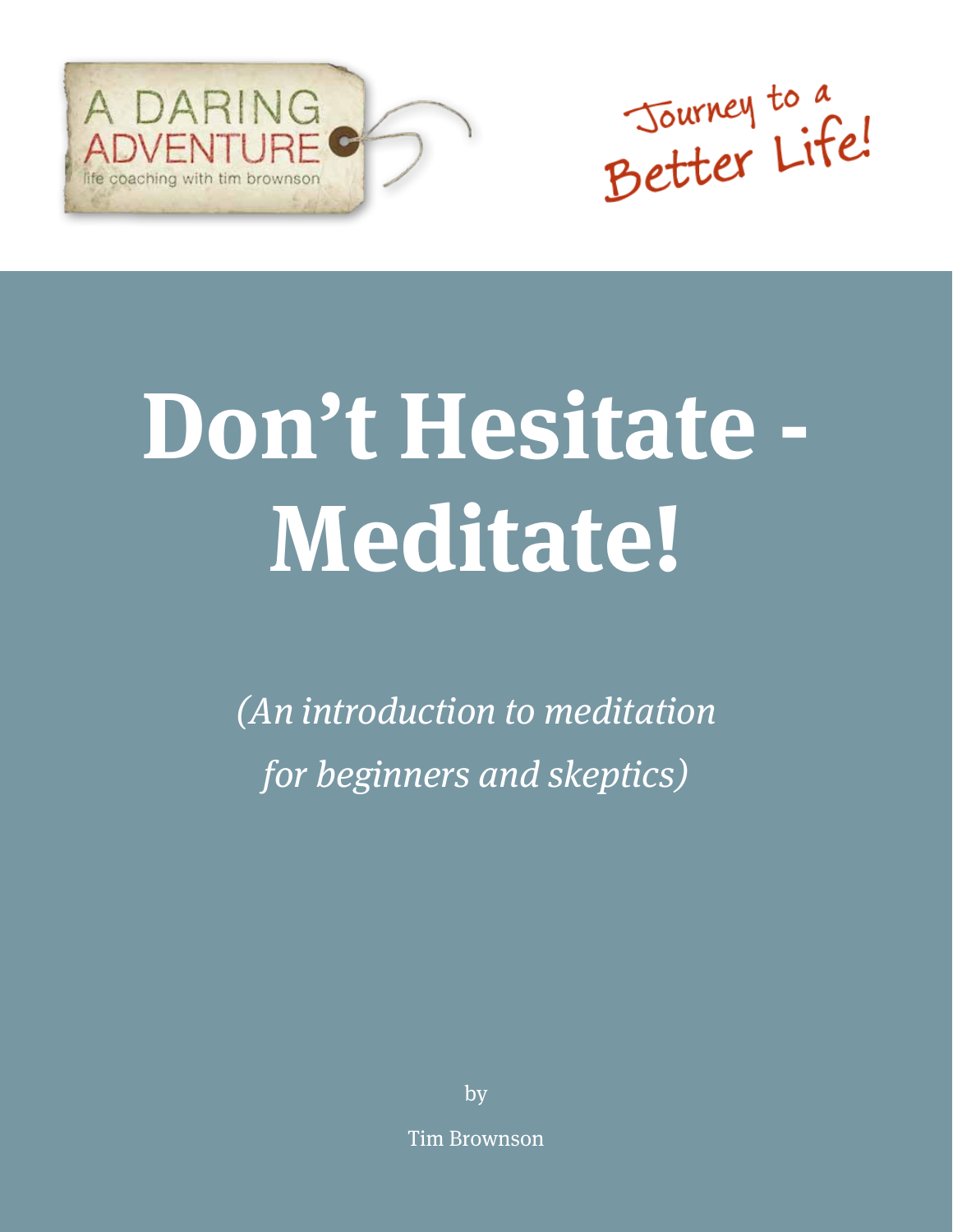I know most people ignore acknowledgments in books, but I don't care because I want to say thanks to a few people who have helped me.

To Lynn Hess for her generous help with editing (www.PremierProofing.com)

To Naomi Niles for the design work (www.naominiles.com)

To Tim Gary for always being there to help with my website—and if you want a guy to help you I can't recommend him highly enough.

And of course to Bodhipaksa for his wisdom, guidance, and sense of humor.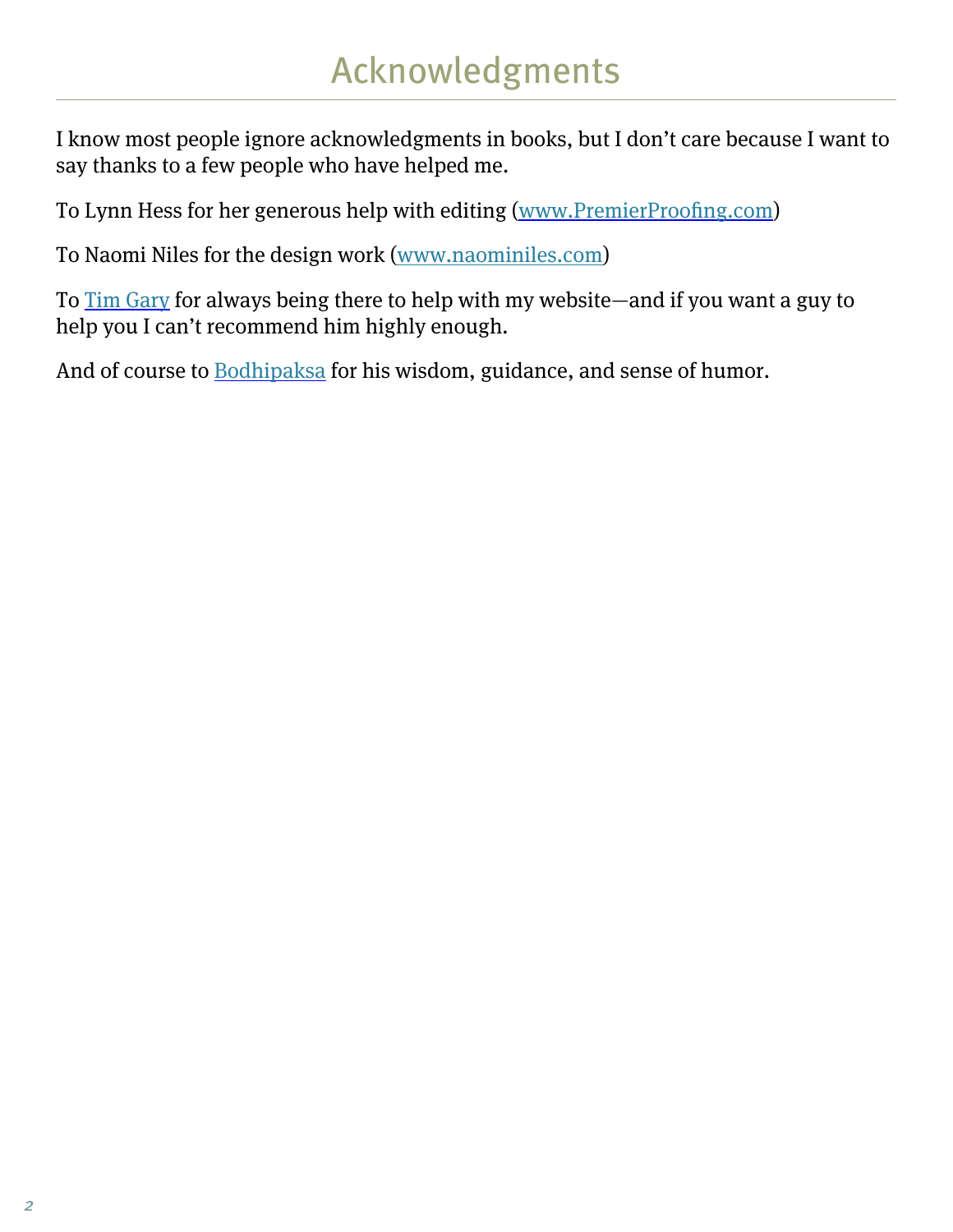This book is not copyrighted and you are free to forward on to as many people as you like; in fact I hope you do forward it on. If you have a newsletter or Facebook group you want to share it with I would be delighted and you don't need to ask my permission.

In fact as far as I'm concerned, as long as you don't claim you wrote it you can do whatever you want with it.

I deliberated about putting this ebook up for sale on my website and also Amazon, but decided against it. The idea is to help as many people as possible explore the benefits of meditation and charging people to do that would no doubt discourage some.

So if you know somebody who is stressed, anxious, worries too much, or could benefit from being a bit more chilled and/or happy send them this book and then insist on pain of death that they read it and apply the information.

Of course you would also be a very welcome visitor to my blog and if you want more free ebooks and you're not already subscribed to my newsletter, you can do so by visiting my blog and entering your details in the sign-up box.

If you do, you'll receive "The 50 Greatest Motivational Quotes of All Time - And Why" and my in-depth goal setting ebook called "How To Set Goals That Work" free of charge.

Meditation is uber-cool and can help with many medical issues. However, please don't decide to quit any medications you may be taking before speaking with your PCP.

Also, there are some links to resources to help you get more out of meditation. Although they won't all be affiliate links, the ones to Amazon probably will be. If you would rather I didn't earn 50 cents or thereabouts on anything you buy, simply Google the book/ product etc. and go and buy.

Whereas it is nice to get the occasional gift card from Amazon it's not a big deal and I recommend stuff I think will add value for you and not because I may eventually earn enough to buy a Venti Latte.

IMPORTANT: I do have a tendency to swear, so if you're easily offended you may want to stop reading now and go and pray for my soul, and if you're under 18 it's probably best not to read it at all.

Cheers

Tim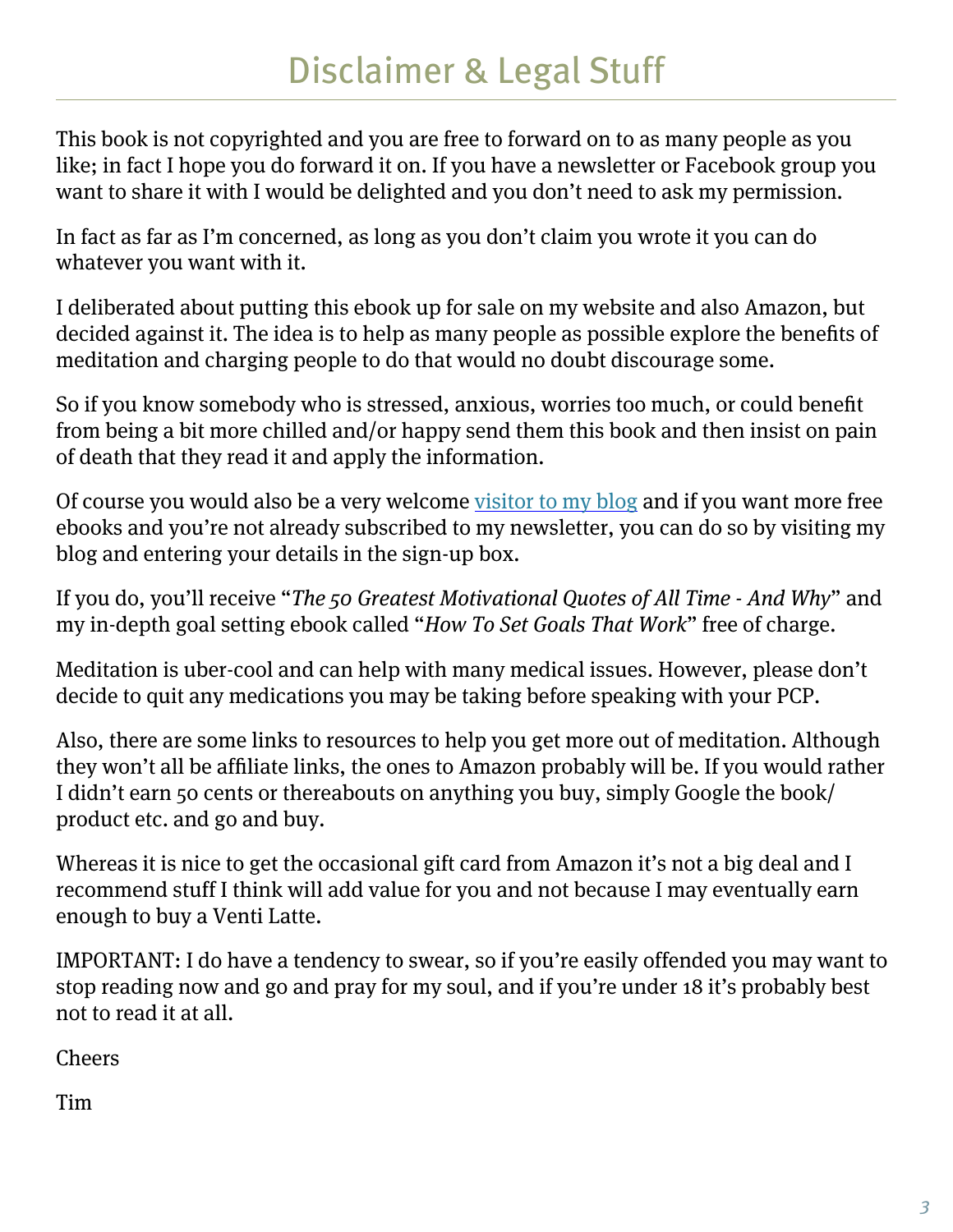Let me make one thing very clear just in case you don't know me very well—I'm not a woo-woo kind of guy.

I don't wear sandals in the winter, and I don't dream of unicorns or subscribe to the belief that because I'm a Life Coach I should be happy all the time. Life doesn't work like that. Or at least mine doesn't.

The reason I tell you this is because I want you to know that as few as 5 or 6 years ago I would have definitely filed myself in the skeptical category when it came to meditation.

Like many people, I was aware of its existence, but on the whole ambivalent toward it and thought it was just something for hippies, Buddhists, and people with too much time on their hands.

Then in January 2007 I was a participant in a workshop put on by my How To Be Rich and Happy co-author John Strelecky. In addition to John's delivering all his good stuff, he had a handful of guest speakers join him on the platform to talk on different topics.

To be honest I couldn't tell you what any of them were about other than a guy who talked about meditation.

My memory is hazy, but I'm fairly sure meditation wasn't even his main topic. But he touched on it enough to pique my interest.

After the event I sought Patrick (for that was his name) out and asked him how he got into meditation and what benefits he had seen.

I can still clearly remember his face lighting up and his enthusiasm for meditation and desire to talk about how it changed his life.

I'm not going to go into his personal details now, but needless to say he had gone through some very tough times.

He was at rock bottom when somebody suggested he borrow his copy of Meditations for Manifesting. According to Patrick, that moment changed his life for the better and after one listen to the CD he felt happier, lighter, and—most importantly of all—hopeful that the future wasn't as dark as he'd previously thought.

There was no doubt in my mind that the guy was being genuine. You could tell just looking at him that he was a man on a mission to spread the word about meditation and mindfulness.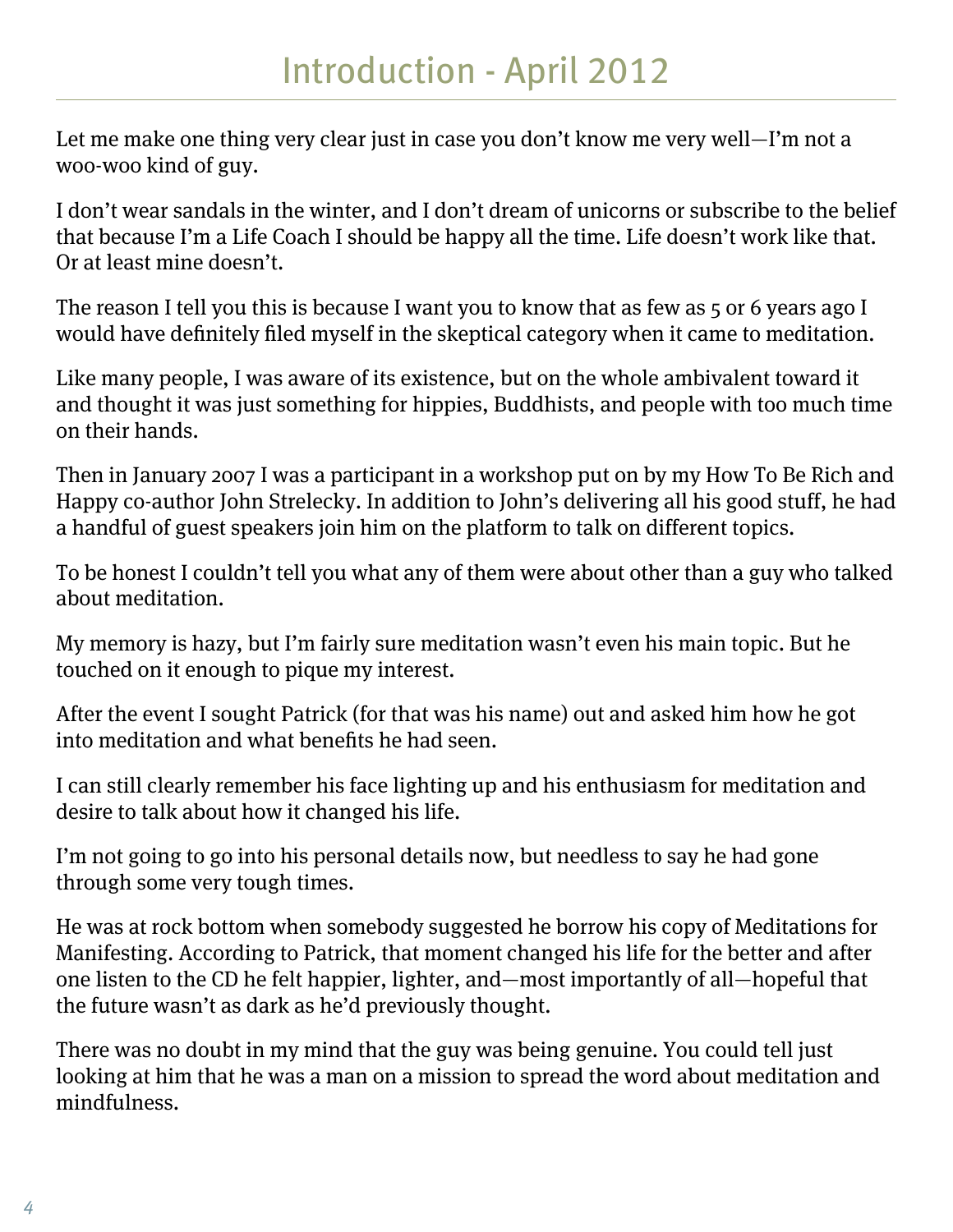Even though I enjoyed talking with him I was still less than 100% sold on the idea, but nevertheless I decided to buy the CD he had been listening to and give it a go for myself.

I guess I must have not given it any thought whatsoever as the clue is in the title of the CD, but it was more about using the Law of Attraction (although Dyer never refers to it as such on the recording) to gain the life you desire than anything particularly spiritual or even religious for that matter.

And whilst we are on the subject of religion, let me make this abundantly clear.

Meditation is not necessarily about religion. It really doesn't matter whether you are Christian, Buddhist, Muslim, Jewish, Hindi, or worship goats, you can still employ meditation to help improve the quality of your life.

A lot of the practices and books I refer to are Buddhist in nature, but that's purely because that's what I've been exposed to.

I'm not a Buddhist and I'm not looking for you to convert to Buddhism or any other religion/philosophy for that matter. Do what feels right for you.

Having said that, of course meditation can be a spiritual practice if you wish it to be; it just doesn't have to be. The choice is very much yours.

Anyway, back to the Wayne Dyer CD.

Even though I was skeptical about manifestation (and still am for that matter) it was a great introduction to meditation and I was chanting my Om meditation away merrily every evening much to the amusement of my wife and embarrassment of the dogs.

After a few weeks of this, even though I found it relaxing, it started to get a tad repetitive doing the same thing over and over again. So I started trawling the Internet looking for alternative methods and types of meditation.

Needless to say I found a lot.

For the next year or so I experimented with different methods (more later) until I found a few that worked for me. And that last part is crucial because not every method will resonate with you.

I don't want you thinking that because the first practice you tried was torture to you that they all will be.

I continued to meditate most days for about the next 3 years or so—then something very weird, but also highly predictable happened. I stopped meditating.

Not overnight, but over a period of about 6 months it went from daily to weekly to almost never.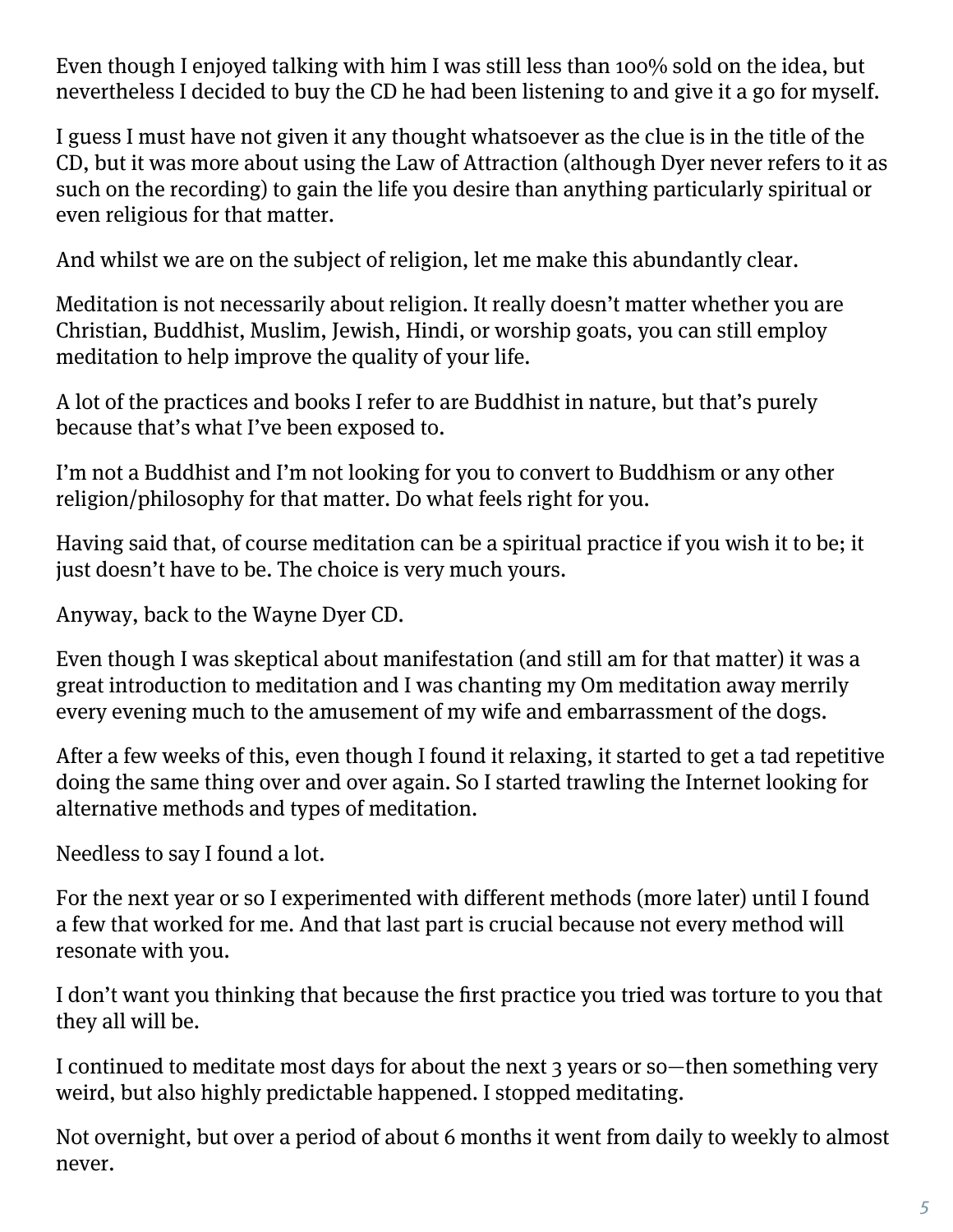I say it was weird because meditation definitely helped me feel chilled and aided my concentration levels—so why on earth would anybody quit something that was so beneficial and so free?

And that's the predictable part, because I regularly see clients who do similar things. It may not be meditation per se, it may be working out or eating healthily, but it's still quitting something that's obviously beneficial.

I say quitting, but I'm not totally sure how accurate that is because that presupposes there has been a conscious decision made; that's rarely the case. For me it was more of a gradual tapering off.

Take getting fit as an example. I've worked with numerous clients who have implemented a workout regime and started to see the benefits when something unexpected has derailed them.

Often it can be something as simple as getting sick. All of a sudden the routine is interrupted, all momentum is lost, and it's never picked up again because it's just too much trouble to start all over again.

With me, it was something as benign as getting busier with work. I had moved my meditation practice to mid-afternoon to save my wife's sanity and as such was finding it trickier and trickier to fit in.

There was always a client to see, a blog post to write, or an ebook to compile and meditation gradually started to take a back seat.

Then in the summer of 2011 I started to get stressed. I didn't know it at the time, and in fact if my wife and a close friend hadn't mentioned it I'm not even sure if I'd have ever noticed that I'd slipped back into old patterns of behavior.

Sure, I'd had some (expensive) health issues as had my wife, but business was good and I was doing a job I loved, so why on earth should I be stressed or anxious?

In retrospect that's an easy question to answer. I was stressed because I had built up a pattern of stress over a 25-year period prior to becoming a coach.

Patterns of behavior like that are incredibly difficult to remove completely and the brain can't wait to introduce them back into your life, if and when you drop your guard.

I had most definitely dropped my guard.

Around that time I got a newsletter from Bodhipaksa, the Buddhist teacher who runs Wildmind. I noticed he was offering a weekly online meditation course and I decided that it was time once again to pick up the meditation gauntlet properly and stop dicking about at it.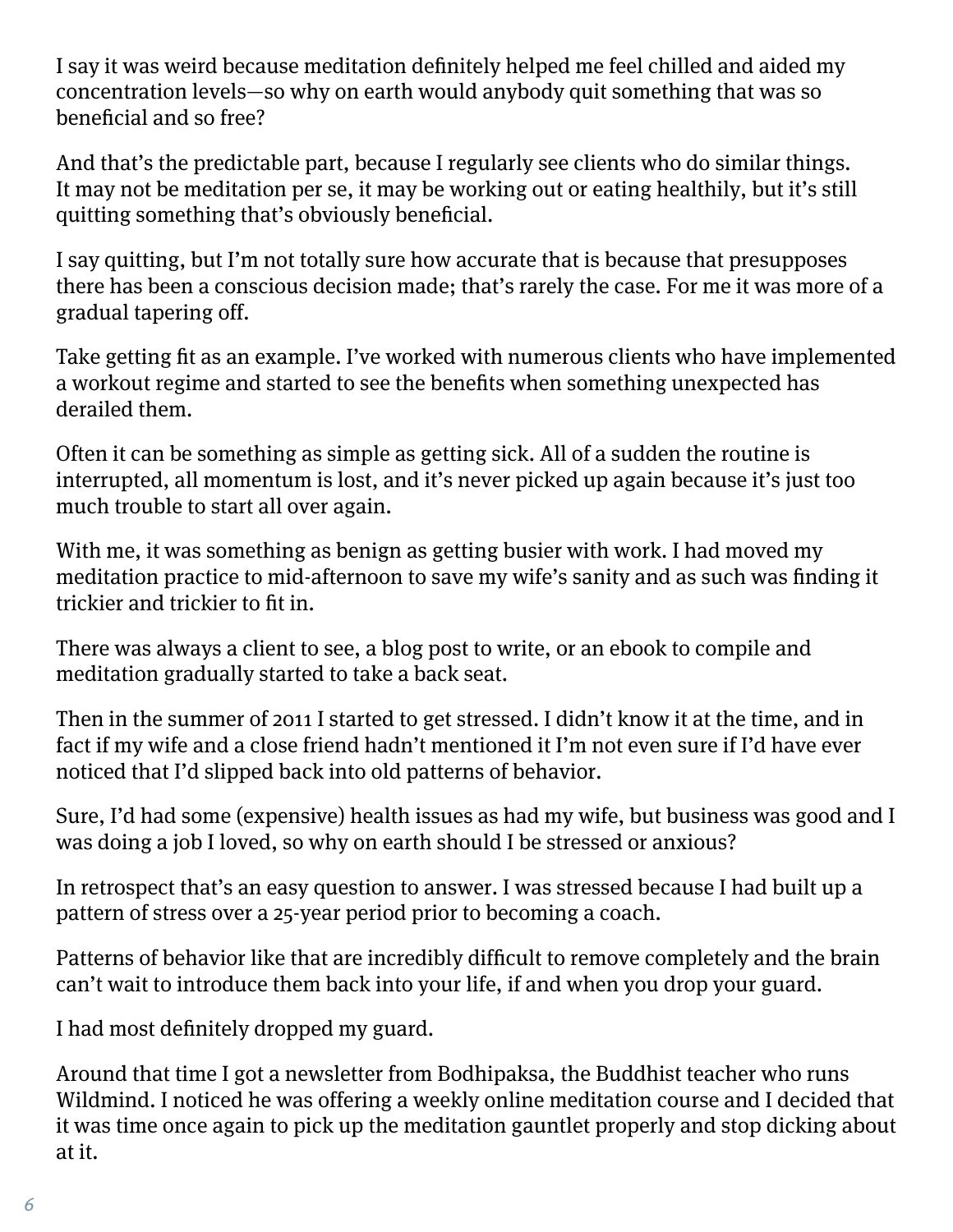Prior to then, my knowledge about meditation had come exclusively from audio programs and books. That's all well and good, but it's not the same as actually being guided by an expert and getting immediate feedback.

It's similar to the difference between buying a self-development book and hiring a Life Coach.

The former is cool (and I read dozens of books every year) but the latter is far more likely to help you make lasting change. Although I guess I may be a tad biased with that last analogy.

As I write this, that was over 6 months ago and I am still part of the same group that sits for 90 minutes together via the aid of Skype every week even though the original course was only supposed to run for 6 weeks.

Even so, let me be completely honest and say I am not even close to being an expert on meditation. That confession may lead you to wonder, "Why the hell are you writing an ebook on it then?" And that would be a legitimate question.

The answer is because I believe I know enough to help beginners or skeptics get up and running.

I also believe I can help you appreciate the benefits of developing a regular meditation practice.

This book is a long way from being an authoritative guide; that's beyond my level of expertise. And anyway, the virtual bookshelves of Amazon and the like are filled with such books.

However, it will be an easy-to-read taster on the subject, and free from lingo and dogma.

It will also hopefully make you smile from time to time, and most importantly of all, stir your curiosity enough to dig a little deeper.

I promise you as much as I ever can with such things—you will not regret it.

Cheers Tim

A Daring Adventure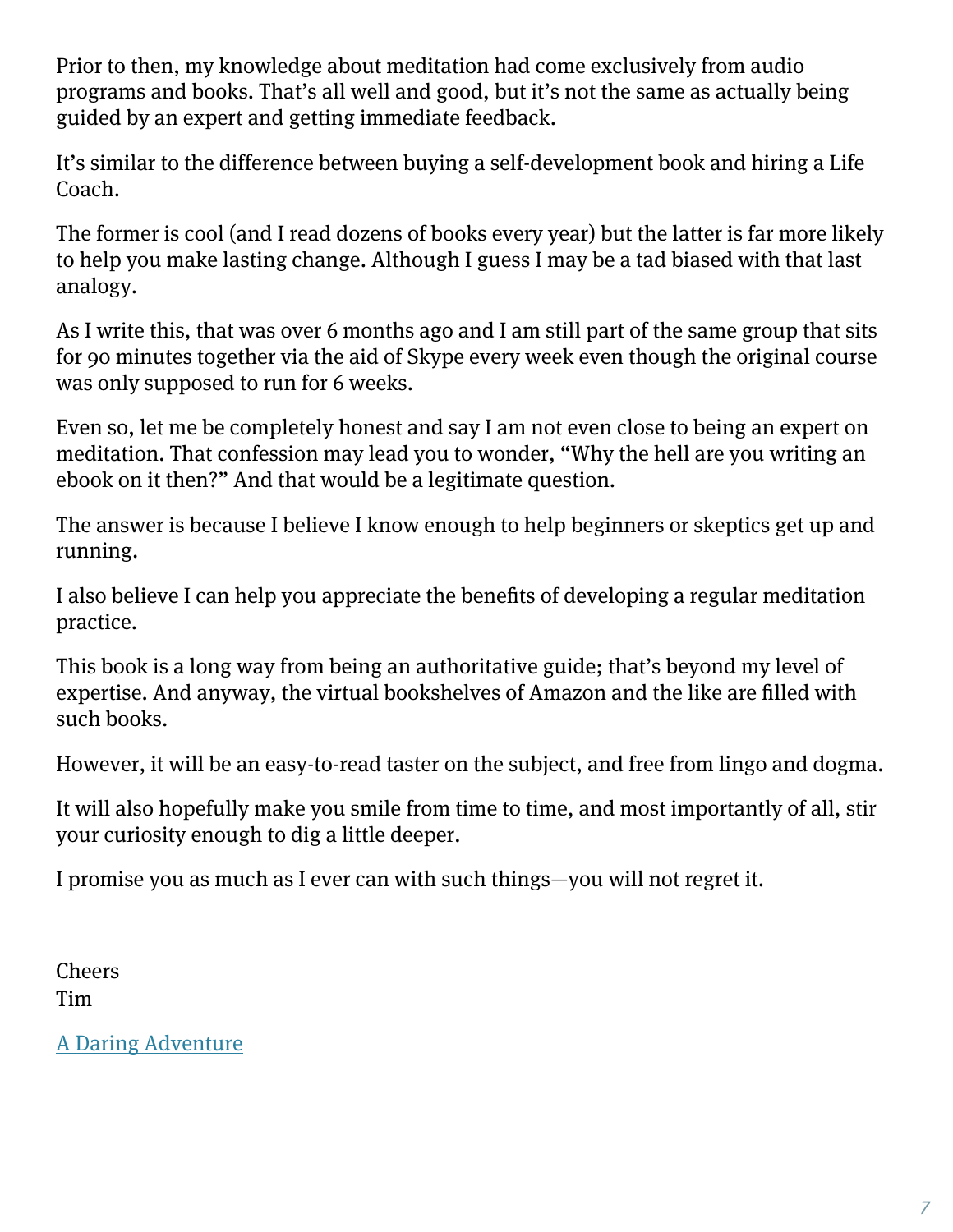# What Is Meditation And Why Should I Do It?

This is such a difficult question because I have read enough to realize that authorities on the subject don't always totally agree. Therefore, trying to offer a definitive answer is leaving myself wide open to a host of e-mails from irate people who can't wait to tell me I'm an idiot.

Having said that, there's no real need to know what meditation is or definitively pin it down to enjoy the massive benefits it can offer, any more than you need to know how an internal combustion engine works to be able to drive your car.

However, it would be somewhat remiss of me to skate past this question just because it's tricky. So I enlisted the help of Bodhipaksa, my meditation teacher and somebody who has been teaching, studying, and writing on the topic for a quarter of a century.

The one sentence summary I'd used previously was one I'd heard and liked from my hypnotherapy teacher several years ago:

"Meditation is a concentrated form of focus"

That short summary does indeed go some way to explain what meditation is, but it's misleading in one crucial area because meditation doesn't have to be a laser-like focus as that would suggest.

It's very possible (as will become clear later) to be meditating without focusing intently on any one thing as long as you are being mindful and in the moment, and in that respect that definition misses the mark and can confuse people.

So let's take a look at what Bodhipaksa had to say:

"Meditation is the acceptance of experience and the gentle effort to be continuously present with experience."

Notice there the latter part about being continuously present with experience. That can be summed up by the word 'mindful.'

Mindfulness is an expression that crops up again and again when reading about meditation and many experts go as far as to say that mindfulness is meditation, that the two are one and the same.

I have to be honest and say I struggle to accept that concept, because by definition you are then saying that any activity that involves mindfulness is in effect a meditation. Or that highly mindful people are almost always in a permanent meditative state, and I struggle to get my head round that.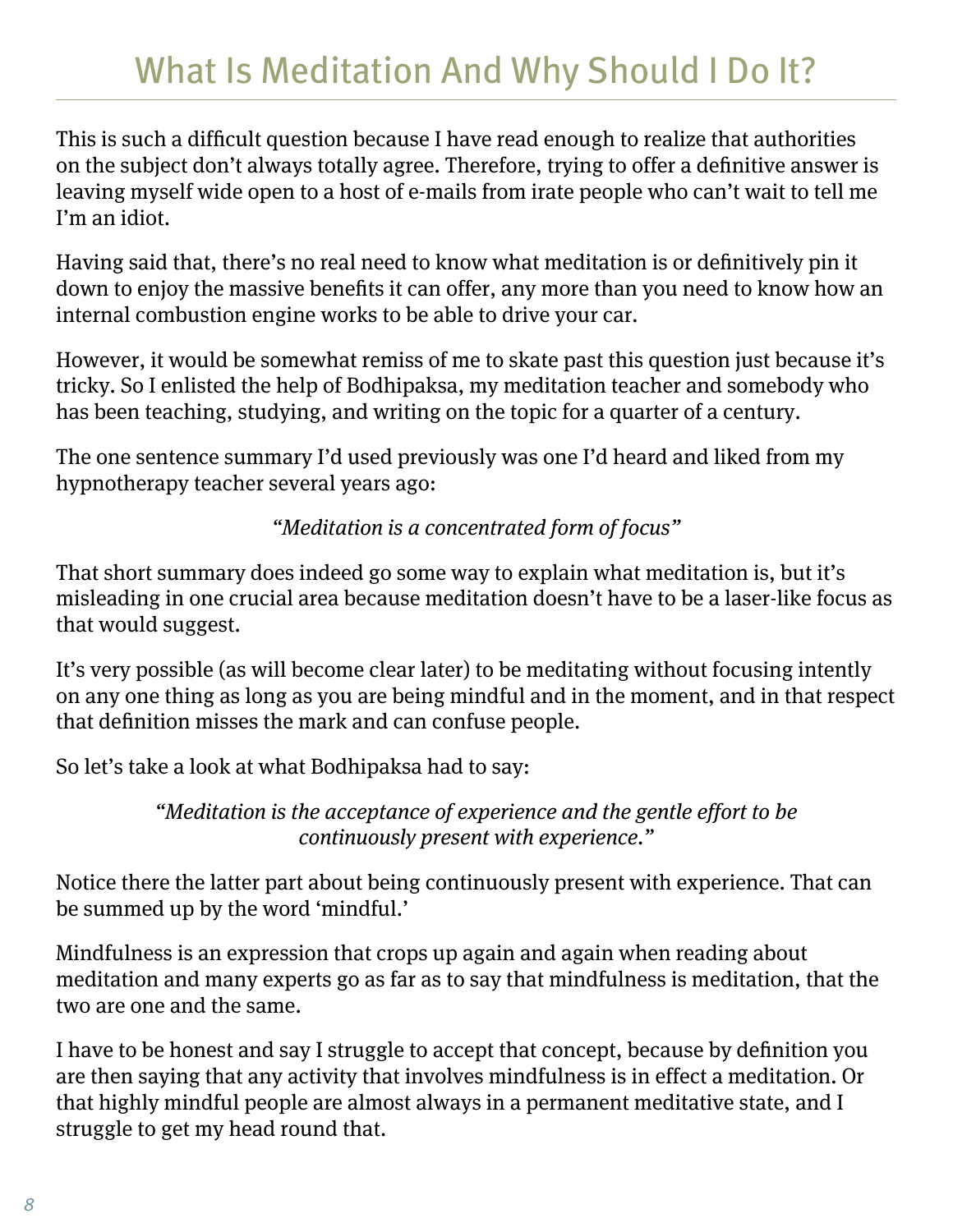But who I am to argue? And as I say, for our purposes it really doesn't matter as long as you're on board with the belief that for the most part, being mindful is good.

Being mindful requires awareness, and for you to be present in the moment—which sounds easy, but it isn't because your mind loves to take the easiest route possible and all that "staying in the moment" malarkey can be hard work.

Have you ever found yourself reading a book and suddenly realized you're halfway down a page and have no idea what the hell you just read? Well that's the opposite of mindfulness. You could call it mindlessness if you like, although that may be a tad harsh bearing in mind all the negative connotations a word like that conjures up.

Putting the milk back in the coffee cupboard, driving for 5 minutes without remembering passing through the previous town, and cutting your thumb on a can of dog food because you're thinking of what your next blog post is going to be on (like I did last week) are all because of a lack of mindfulness.

In such situations your mind has defaulted to automatic pilot and your unconscious mind is running the show. In and of itself that's not a bad thing, because it conserves a lot of energy, but it also has a way of removing you from your own experience and you're far more apt to make mistakes like I did with the dog food.

I sometimes get asked whether goal setting (because it's future-oriented) can be done mindfully. And the answer is, of course it can. As long as your mind is staying on task and working on setting the goals at hand and not wondering what the hell happened to that dude from high school who always smelled of wet socks, you're being mindful.

Equally, you can be thinking of the past mindfully as long as you're aware you're thinking about the past and your mind hasn't headed that way of its own volition whilst you're really supposed to be playing with the kids.

Think of mindfulness as you being in charge of your mind (rather than the usual vice versa) and aware of what it's up to, and that will give you a clearer understanding.

I'm sure you'd like to know what the upsides of meditation are other than an increased ability to enjoy the present moment, right? Of course you do, because without knowing why you should do it, you're probably not going to bother.

I considered going into some detail in this section, but after just spending several hours researching the information I'm about to share with you to make sure it's right and not apocryphal I realized that I'd end up with dozens of links and bury you with superfluous information that could easily be summarized in a few bullet points.

I decided to give you the facts and what current science is indicating. What I mean by that is that some of this research is really new and most of it is ongoing.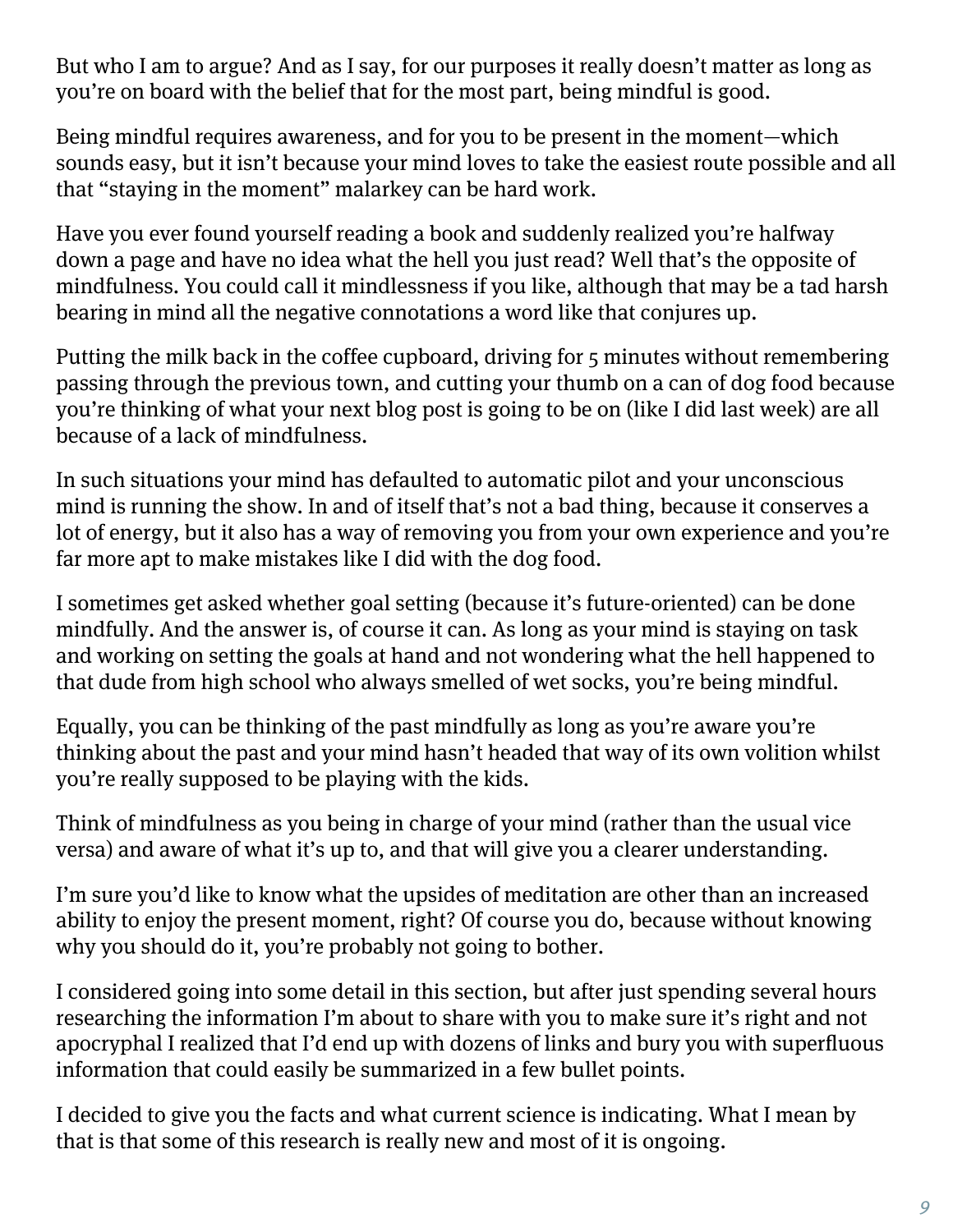So when I say meditation is linked to a reduction in coronary heart disease for example, that just means that early studies have strongly indicated that to be the case. However, more work needs to be done to ensure that we know unequivocally that it's the meditation that's helping make the positive changes and, just as importantly, why?

If you doubt any of what I am about to tell you, Google it because there's enough research to keep you busy for the next 3 or 4 decades.

Less than 50 years ago, there was little known in Western culture about the benefits of meditation, and what was known was mostly anecdotal rather than based in any scientific research.

Things have changed massively in recent years as more and more scientific research has been undertaken to understand the effects mindfulness has on the human brain. The advent of fMRIs and Pet Scans along with research on neuroplasticity has given us a window into how the brain works that was previously unavailable.

We now know the body can and does generate new brain cells and that is to all intents and purposes plastic and can rewire itself. That's why when you hear somebody say something like "people can't change" or "a leopard never changes its spots" you can be confident in the knowledge that they are talking out of their ass.

In fact, feel free to tell them so. Unless that is they're in charge of the leopard enclosure at London Zoo and were being literal. In which case they may very well be right, so don't argue with them or you'll just end up looking foolish.

So without further ado here is a list of things that meditation can help you achieve with a little bit of patience and commitment:

- Improves mental health and has been linked to a reduction in depression
- Improves physical health and recent research has suggested it may help reduce blood pressure in people with coronary heart disease
- Increases gray matter in the hippocampus, an area of the brain that is important for learning and memory.
- Lowers stress and anxiety levels
- Improves ability to deal with stress and anxiety when they arise
- Improves cognitive function and concentration levels and, potentially, problem solving skills
- Improves overall satisfaction with life
- Improves happiness levels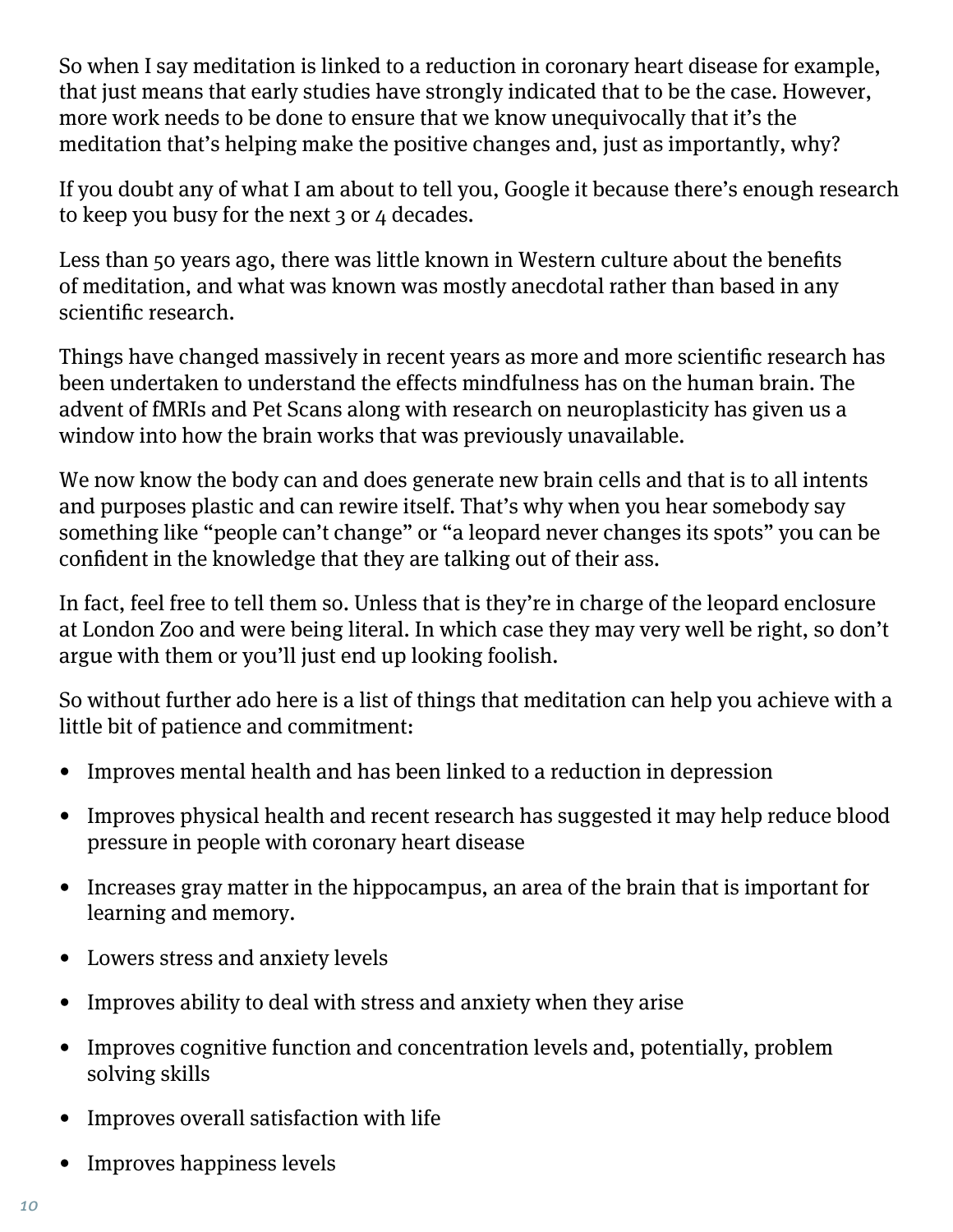• Strong link to lengthening life.

Not bad, eh? Can you see the point of adopting a regular meditation practice now, or do none of those things look attractive to you?

Of course it takes a little bit of work to see those kinds of benefits. Plonking your ass down once every couple of months on your bedroom floor and chanting Om for 10 minutes probably won't achieve a fat lot other than scaring your family.

After all, you wouldn't join a gym, go once, and expect to wake up the following day with a six-pack. Meditation is no different; you don't get astounding results overnight, you have to persevere. But if you can't persevere for the all of above benefits, then quite frankly you may as well stop reading now.

Think of meditation as a workout for the brain and you are on the right track.

If everybody on the planet was taught to meditate, and did so from an early age, I'm pretty sure I'd be out of work because few people would have that sense of stuckness and disillusionment that I specialize in helping remove.

So it could be said that by encouraging you to meditate I may be losing a potential client. But I can live with that, because the sad reality is I know most people won't bother, or will try it for a bit and then give up for any number of dubious reasons.

I know I definitely used to think that, but by pushing through the initial "this is ridiculous" phase I now look forward to my sessions. I see meditation as a reset button and a chance to get away from everything and take valuable time out for myself.

And by the way, we all need to take time out for ourselves from time to time, especially you.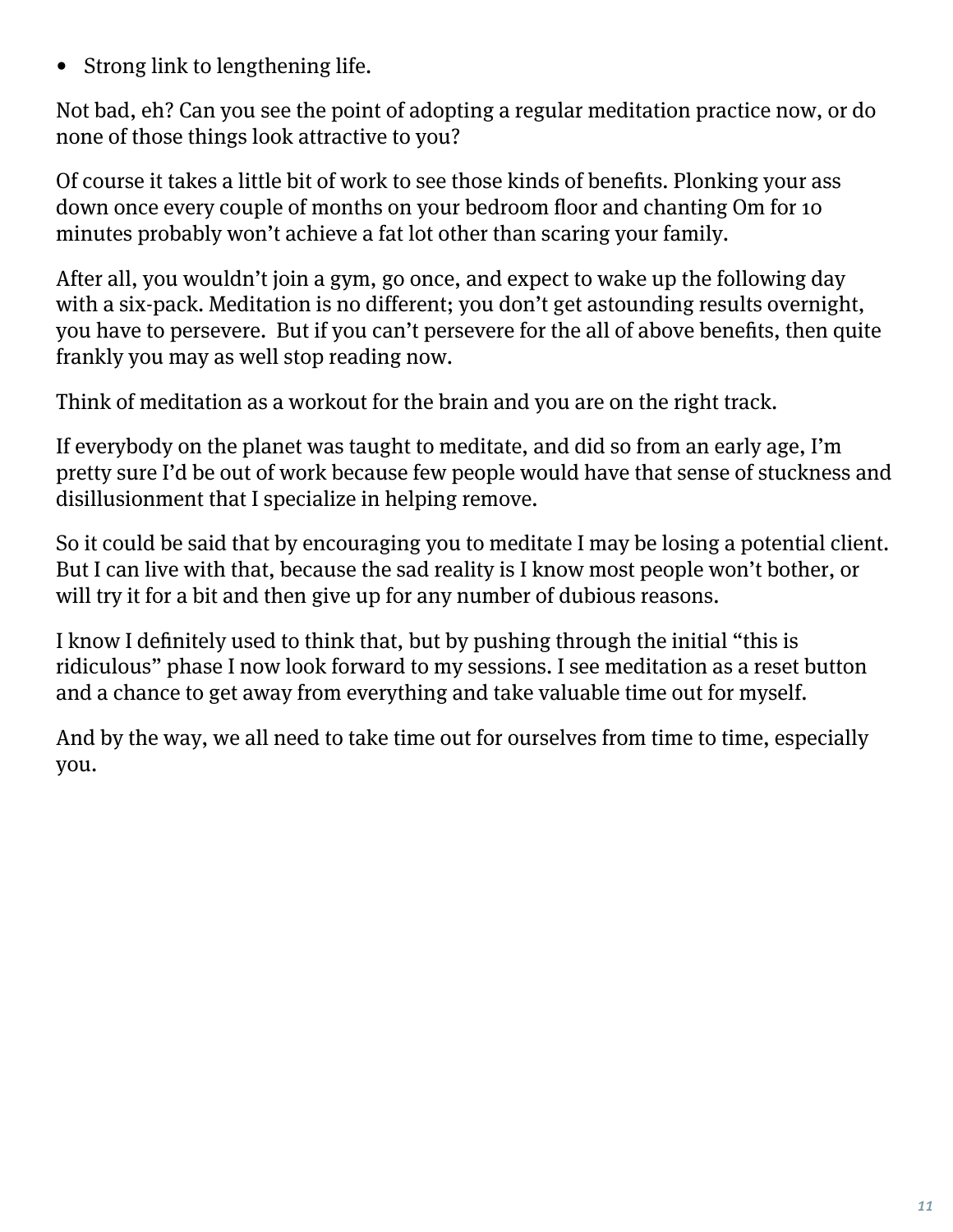When I take on a new client the first thing I do is to send them my intake forms to fill in so I can gather some background information.

On one of the forms I ask them to rate their satisfaction levels from 1 to 10 in 16 different areas of their life.

There's good reason for doing this and it's largely because, even though a client may come to me with one issue, there may be other issues underpinning it that they're unaware of.

One of the areas I ask about is meditation, and it often provides a fascinating conversation when we start working together.

And the reason it's fascinating is because the conversation, unlike any other topic I ever discuss, follows much the same pattern with the majority of clients:

Me: You have 5 down for meditation; what prompted you to score it like that? Client: (quizzical look) I'm not really sure what meditation is so I scored it in the middle. Me: Would you be interested to know more if it could help you lower your stress, make you happier, and improve your health?

Client: Probably, but the problem is I'm pretty sure I couldn't do it.

Me: What makes you believe that?

Client: Well, I have a brain that is going 1,000 miles per hour all the time and never shuts up.

Me: I know exactly why that is.

Client: Really, why?

Me: It's because you're a Human Being, you muppet.

You may think I'm being flippant, but really I'm not (well ok the muppet remark was a tad flippant, but not the rest of it). If you could climb inside my head (and please don't do it, it's full to capacity), you would notice that my mind is going all the time too.

The human brain is wired and trained to chatter away to itself. Although your brain is only 3% of your body weight, it uses, in the form of oxygen and glucose, about 25% of your energy supplies.

Even when you're asleep, that amount doesn't drop measurably because your brain is still hard at work making sure your heart is pumping, blood pressure is being maintained, food is being digested, new cells are generated and much more. All so that you don't wake up dead.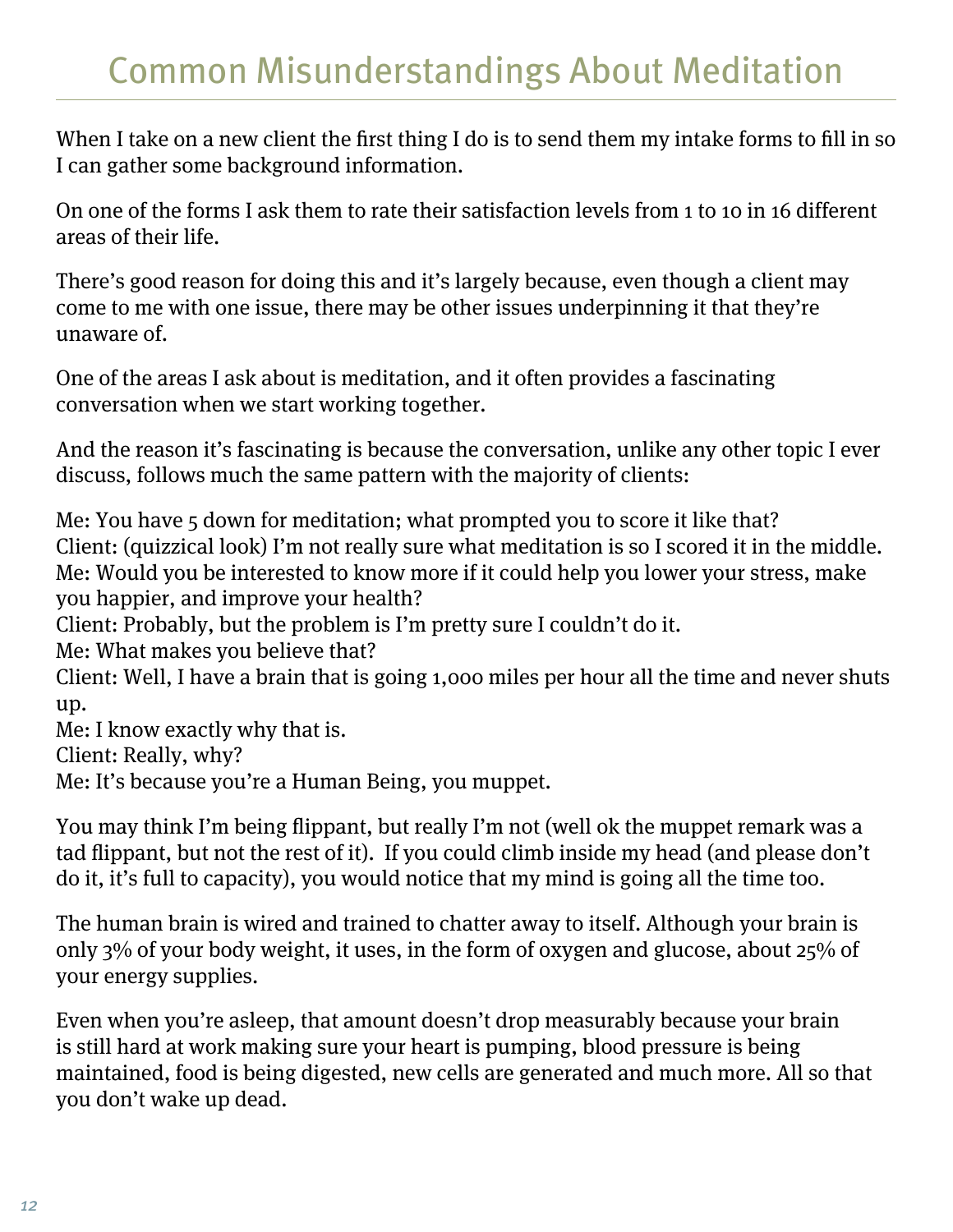So if you are the kind of person who thinks you have a monkey brain that's out of control, cool, because you've come to the right place and a regular meditation practice will help you calm it down.

There are a number of common misconceptions and myths about meditation and these are the ones I most frequently encounter with clients:

- If your mind isn't completely still, you're not meditating
- It's only really for sandal-wearing, tofu-eating, dolphin-hugging hippies like Life Coaches
- You need to sit upright with your legs wrapped round each other like a contortionist
- A nap or hypnosis is just as good as meditating
- You need to do it for years before you see any benefit
- Meditation is a spiritual and/or religious practice and I'm neither
- You need to do it for at least 30 minutes a day to see any benefit
- I fidget too much so it would never work for me
- I'd feel silly
- It's boring

I think it's enough to say they're all wrong on some level, but I do want to address the points one by one. Therefore, by dumping some of the myths about meditation you will have no excuses for not starting a regular practice

## **1. If you're mind isn't still, you're not meditating**

I have been meditating for 5 years and I'm guessing in that time I have never managed to shut my thoughts off for more than 15 or 20 seconds in any one sitting. Pretty crap, eh?

Apart from the fact that there are many different types of meditation, many of which require visualization and thus involve the active engagement of the mind, meditation is a practice.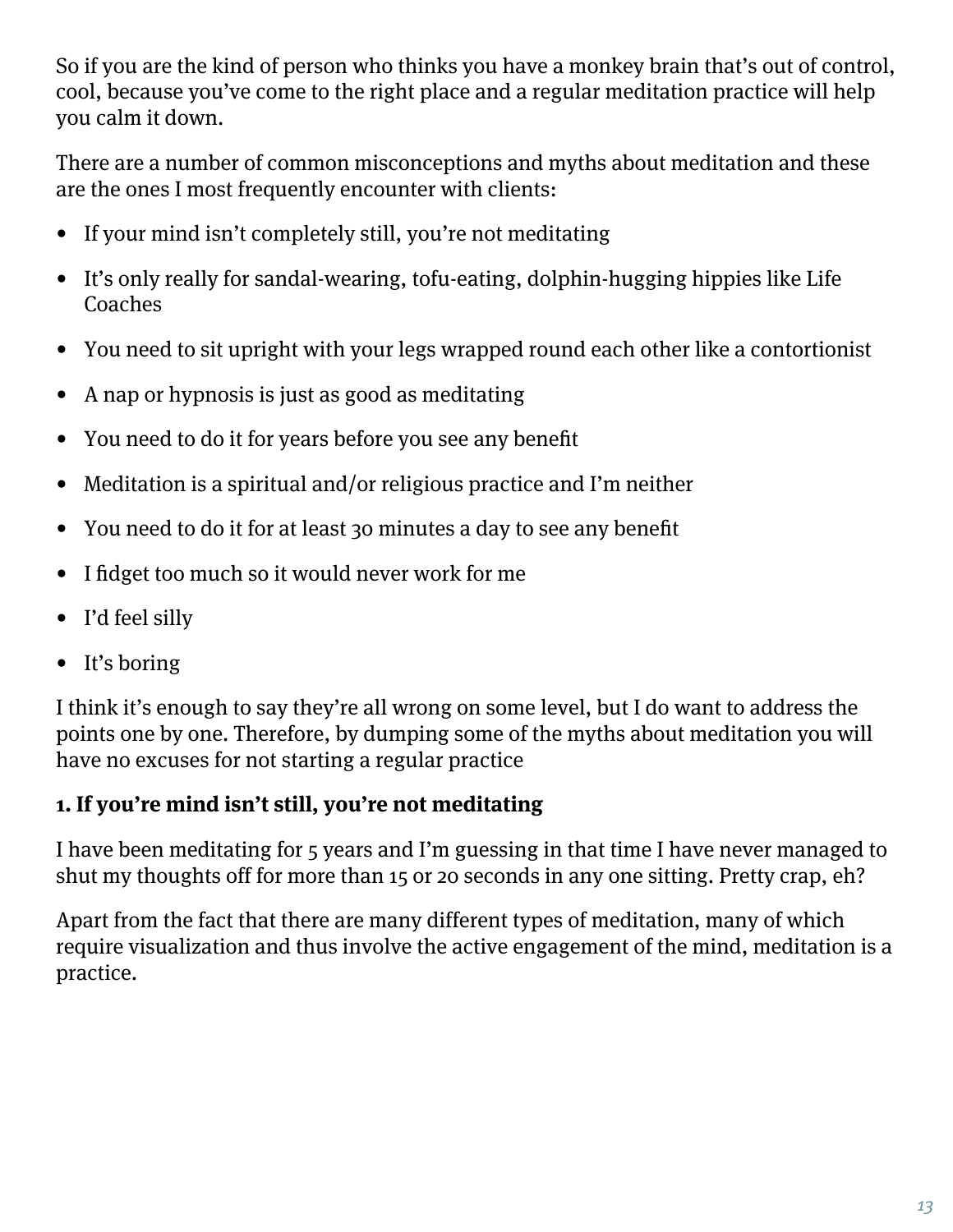What is meant by that is that you pretty much never master it, you just do your best each time you sit. I'm sure there are a handful of people who get close to mastery, but my guess is that even expert meditators think they can improve on their practice.

Your mind is active for many reasons (a lot of which are due to basic and primordial survival instincts) and it's had millions of years of initially reptilian and then mammalian evolution to be all over the place and on high alert for any potential danger.

Unfortunately, the threats that your brain spent hundreds of thousands of years evolving to be on the lookout for are by and large no longer a problem.

Therefore, your brain starts looking for danger where none exists. It simply doesn't want to let go of the fact that for the most part you're perfectly safe and you won't die giving that presentation, asking for that date, or opening that e-mail from HR.

On top of that, millions of people add fuel to the monkey brain fire by trying to multitask. Multitasking has been scientifically proven to be a total myth for all but about 2% of the population, an elite group called 'supertaskers.' Yet still people try to do it and all they achieve is to train their mind to be even more scattered than was previously the case.

What you are effectively doing with meditation is bucking the evolutionary trend and, ironically, bearing in mind what I just said, re-training your mind to be more effective for modern living.

So cut yourself some slack and when you notice your mind has wondered off like an errant puppy, because that's what puppies and brains do. Simply recognize what's happened, don't scold or berate yourself, and then start all over again.

#### **2. It's only really for sandal-wearing, tofu eating dolphin-hugging hippies like Life Coaches**

I think this is the thing that puts so many people off and to coin a quaint old English phrase, "It's total and utter bollocks."

If you knew how many successful CEOs, sports people, celebrities and 'ordinary' people meditated you would probably be very shocked.

A better and more accurate way of putting it would be:

It's only for people who want to be happier, healthier and more content with their lives and who also wish to live longer.

Would you like some of that, or would you rather spend another hour playing Angry Birds or dicking about on Facebook?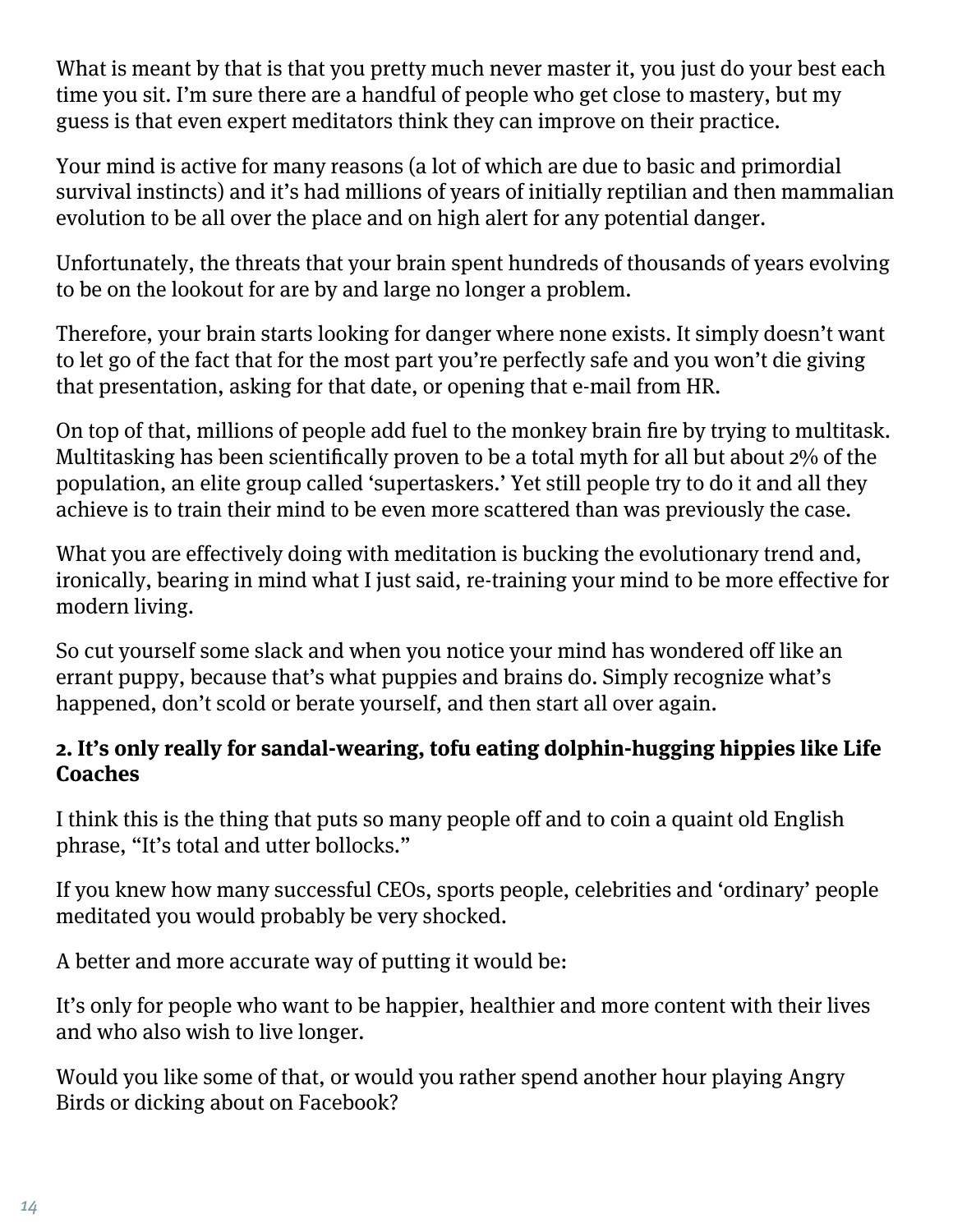Drop the idea that meditation is anything other than mainstream and people who meditate are weird. The reality of the situation is it's not weird to engage in a process that is free and offers as many upsides as meditation does.

It is however very weird to think people who meditate are weird when you know all the potential benefits, and you do!

#### **3. You need to sit upright with your legs wrapped round each other like a contortionist.**

I can't get into the lotus position, or even close.

I also rarely meditate on the floor with my legs crossed. That's because I have knee and back issues that can sometimes trigger significant pain that continues long after I have finished sitting.

I adapt to my circumstances and meditate either lying down or more usually, in a chair with my lower back supported and my upper back free to do its own thing.

It's best to keep your spine straight, and it's best to make sure you don't nod off, but everything else is up for grabs—which is why you can meditate walking and even in the shower if you like.

## **4. A nap or hypnosis is just as good as meditating**

Sorry, but no. Lovely and crucial though naps are they will not rewire your brain, whereas meditation can.

I am a trained hypnotherapist and hypnosis has a lot of very beneficial uses, but it has limitations and cannot offer the long-term benefits that meditation can.

Hypnosis probably won't make you happier or live longer (although I guess indirectly it can by helping you remove fears and change negative behaviors) and it won't increase concentration levels or make you a kinder, more content person.

The main difference between sleeping and hypnosis and meditation is the latter is an active process and the former two, passive.

Meditation is something you do, not something you let happen to you.

Note: if you are interested in knowing more about the power of hypnosis, I wrote a post called What Is Hypnosis?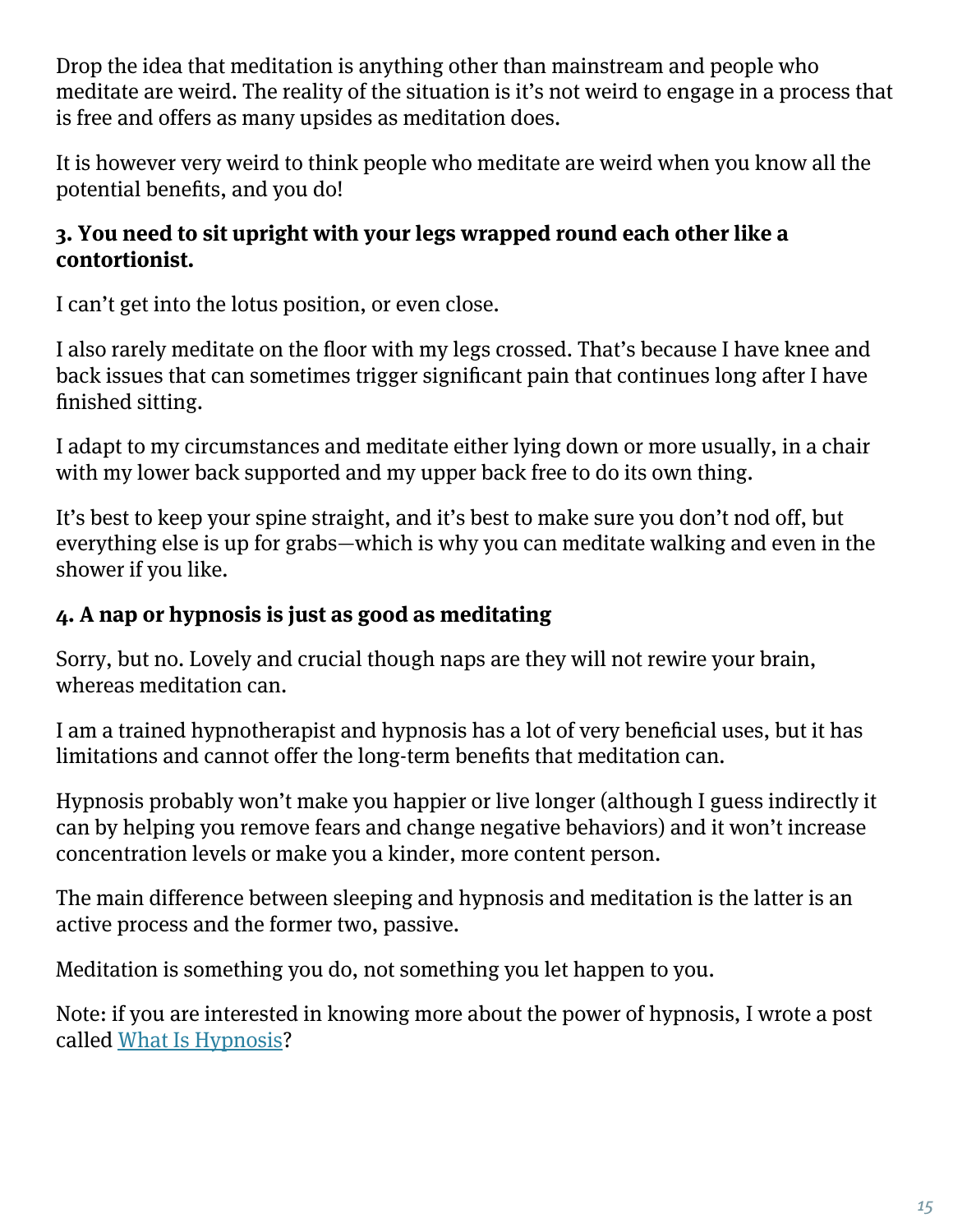## **5. You need to do it for years before you see any benefit**

I'd say of all the clients who have adopted meditation whilst I have been working with them, I'd guess about 75% have seen immediate or close to immediate benefits. Research led by Dr. Jon Kabat-Zinn, who founded the Mindfulness Based Stress Reduction program at the University of Massachusetts Medical Center, supports the belief that results can happen very quickly for many people.

It's possible to see benefits in lowering stress levels, increasing mood, and improving concentration levels very quickly with meditation, which is why sensible and forwardthinking doctors will advise people suffering from depression to engage in a practice (as well as exercising regularly).

However, the benefits are cumulative too, so like exercise, the longer you do it the greater the return.

## **6. Meditation is a spiritual practice**

Of course it can be a spiritual practice, and for millions people it is, but it doesn't have to be and you can just do it for the huge health and all-around benefits if you like.

If you are devoutly religious and think that by meditating you are being drawn to the dark side, simply adopt a mantra meditation practice using a short prayer to the God or Goddess of your choice. That way everybody's happy

#### **7. You need to do it for at least 30 minutes a day and go on retreats to see any real benefit.**

10 minutes a day is much better than nothing, so don't stress that you don't have time. As I said above, meditation is cumulative and builds up over time. A bit like stress does, only meditation won't kill you.

Think of a 10-minute midday meditation as being a better alternative than having to go and see your doctor because your blood pressure is through the roof and you can't sleep.

My meditation teacher, Bodhipaksa from Wildmind, has even produced a CD of guided meditations called "Meditations for Busy People" that are all around 10 minutes or less.

See the resources section at the end for more information.

I fidget too much so it would never work for me.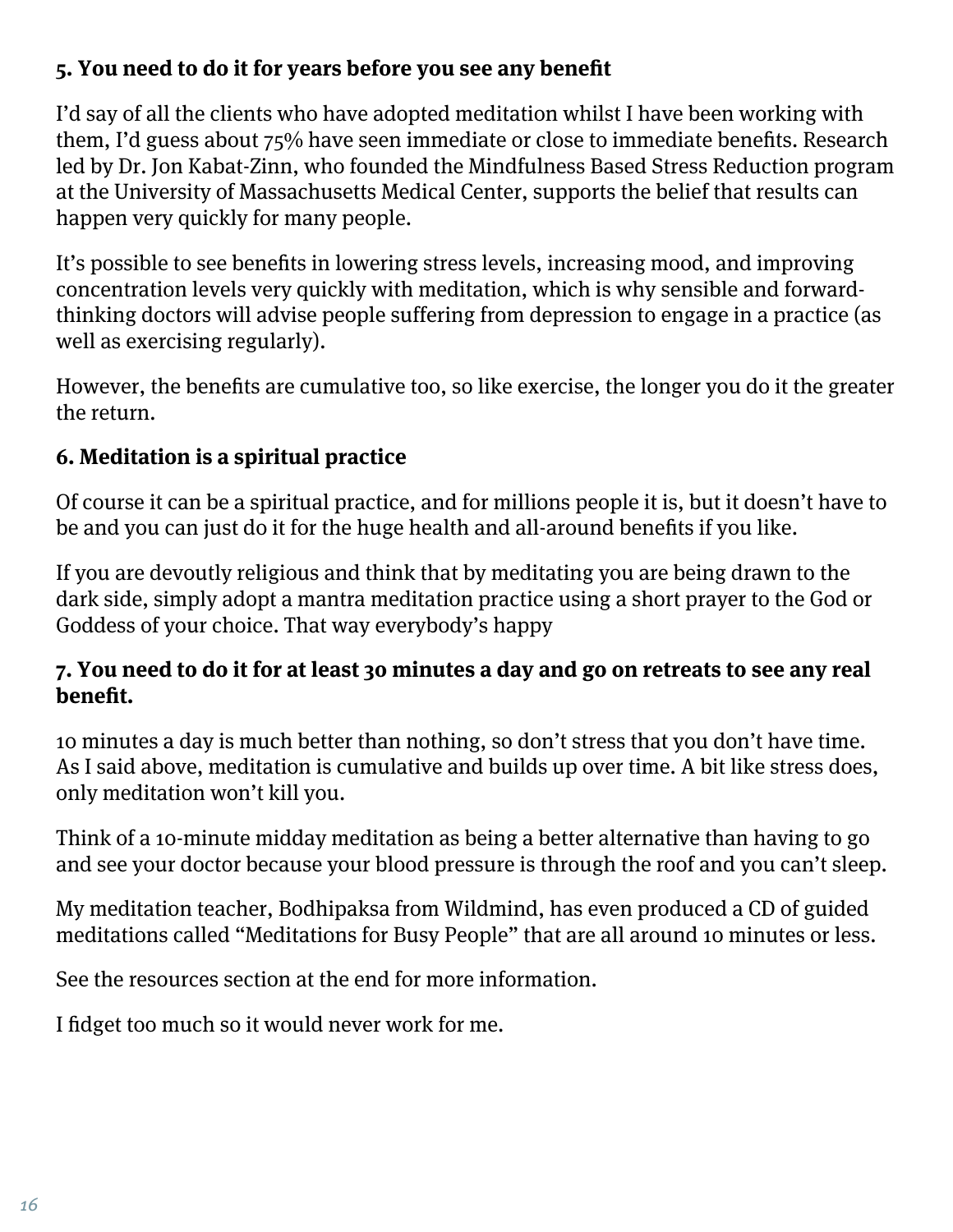My guess is you're not a worse (or better depending on your point of view) fidgeter than I am. I have a report card from school that highlights my world class fidgeting abilities. When I first started meditating I could barely go 2 minutes without having to scratch some itch, adjust my posture, turn the heating on, turn the heating off, tell the dogs to shut up, etc.

That was then and this is now and even though I still like a good fidget in my spare time I regularly complete a 30 minute sitting without doing any of the above. Of course there are exceptions and sometimes a really intense itch or bad back pain can force me to scratch or adjust, but on the whole I am much better at dealing with distractions.

And the reason I'm better is that I have trained my mind to ignore them, or if they can't be ignored, focus in on them.

The strange thing is, when you really narrow your focus on some area of discomfort you notice all the weird and wonderful things going on.

Firstly, you notice that nothing stays still. An itch isn't a steady sensation and neither is pain. Nerves become desensitized if activated for any length of time and they go numb. Therefore, you start to notice the subtle movements of the sucker that's irritating you That in and of itself can reduce the annoyance because you have shifted yourself into a state of curiosity and fascination rather than annoyance and irritation.

More than that, though, you start to realize that the sensations don't last anywhere as long as you think they do and that all feelings are arising and diminishing. You start focusing on a particularly nasty itch on your ear and just as you are doing so it fades and then disappears completely.

I was also advised by my teacher that focusing in on discomfort is just as much a part of my meditation practice as the rest of it. Whereas previously I thought an itch needed to be scratched so I could get on with meditating properly, now I realize that it was sent to help me and that scratching is actually breaking the meditation, not helping me get on with it.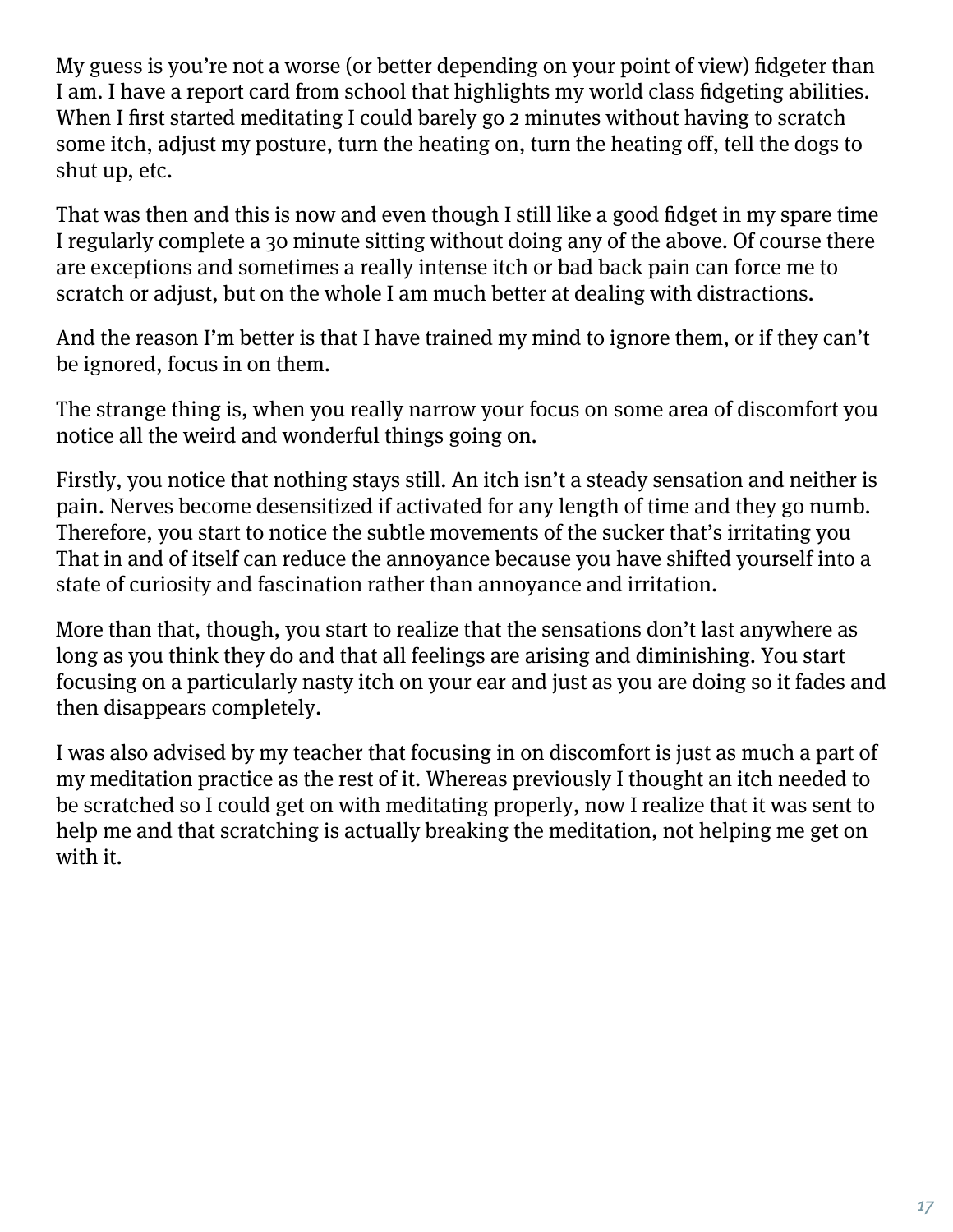## **9. I'd Feel Silly**

Lame, lame, and thrice I say lame!

It's not as silly as lying in a hospital bed because you've just had a heart attack brought on by intense and cumulative stress.

Nobody is asking you to shave your head, don a saffron robe, and sit in your front yard cross-legged chanting an Om meditation as people drive home from work.

If you feel self-conscious, do it at home or go somewhere where nobody will see you. If you have family members that will laugh at or ridicule you, refer them back to the massive benefits of meditation. If they continue to mock you, put an ad on Craigslist for a new family. Or better still just smile serenely and knowingly at them; that will piss them off no end.

#### **10. It's Boring**

Ironically I would say the more boring you find meditation the more you will benefit from it in the long run.

You're bored because your mind is on a mission to make you bored and wants instant stimulation/gratification because that's what you have trained it to want. So put down

the crack pipe and light the incense instead.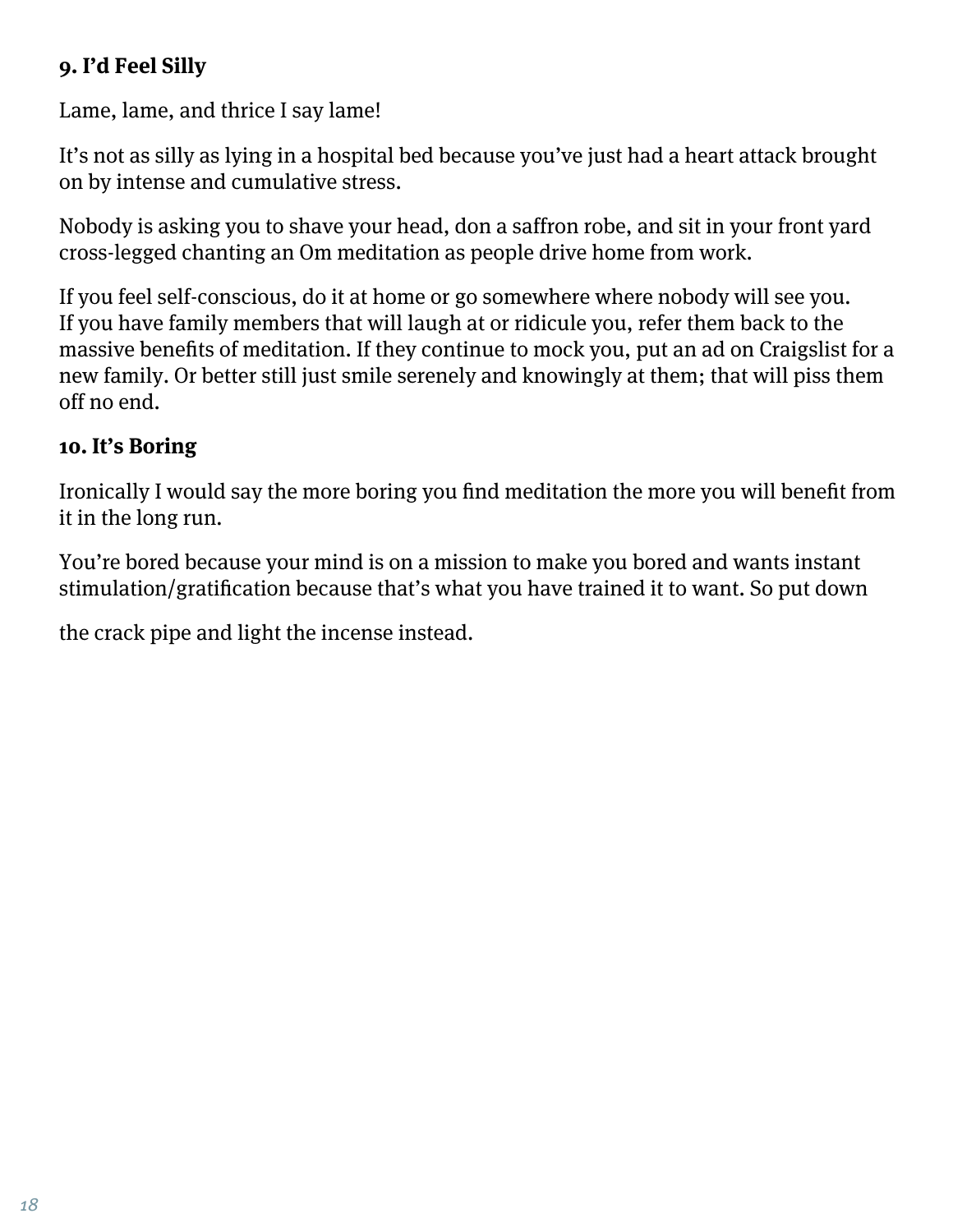## To Listen or Not To Listen—That Is the Question

If you see pictures of Tibetan Monks meditating you don't usually see them wearing headphones attached to an iPhone. But you're probably not a Tibetan Monk, so to begin within I'd suggest you enlist the help of meditation CDs or downloads to make life easier.

Some people like to meditate to super chilled-out music specifically written for the purpose, whereas others prefer spoken guided meditations with voice only. And yet others like a combination of the two with a soothing voice backed by music or calming sound effects from nature.

My preference is dictated by my mood. Although voice only is probably the option I use most frequently, I like all of them, as well as complete silence on the occasions I'm feeling brave.

## When And Where Should You Meditate?

Many people like to meditate first thing in the morning when they are most alert.

Quite honestly I'm not at my most alert first thing in the morning so I nearly always meditate in the afternoon or before going to bed. Do what works for you because there is no hard and fast rule and there are no Meditation Police to come and give you a damn good thrashing for doing it all wrong.

Having said that, we're looking to build up a routine here, so if you can, try and stick with the same time each day at least to begin with. Then over time you can create a habit.

In terms of the best places to meditate, again this is very much personal preference, although it's probably best not to use your bedroom. The reason for this is that your bedroom should only really be for sleep and rumpy pumpy.

And no, I didn't forget about watching TV because, that's about the worst thing you can do in bed unless you want raging insomnia and/or nightmares. TV stimulates your brain and the last thing you want before going to sleep is that type of stimulation.

As meditation can make you much more alert, it's probably not wise to train your brain into thinking sitting on the bed means being wide awake because that could have longterm negative effects on your sleeping patterns.

In all honesty it probably won't for most people, but there's not much point in taking the chance unless you literally have no other option, but definitely do not use your bed if you already struggle with getting enough sleep.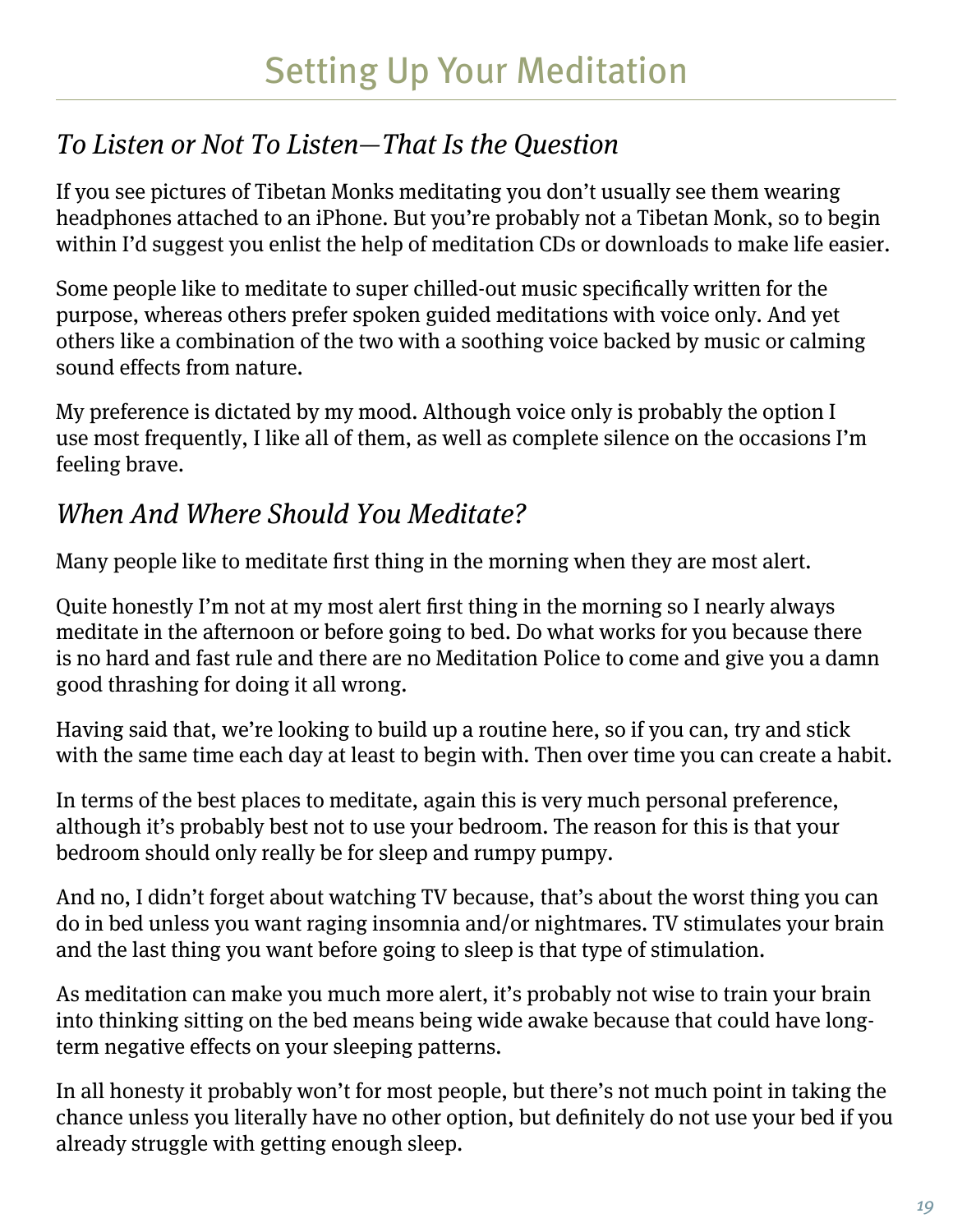If you have a spare room that isn't used for anything except storing clutter then this is ideal because you can set everything up just as you like it. Eventually you will build an anchor (conditioned response) and merely walking into the room will make you all peaceful, serene, and majestic...probably.

Some people like to really go to town with their meditation space and set up pillows, light candles and incense and have assorted statues and pictures of Buddha, Shiva, Vishnu, etc.

This really is down to you and your preference. My only advice would be to do what works best for you. If you think this sounds a bit woo-woo, then ignore it because by and large I do, although I have got a small Buddha statue overlooking me as I type. He seems to be saying "Kick some ass, Tim" but that may just be my over-imagination.

One change I've made since starting to write this book is to buy a proper meditation cushion called a zafu. I'm still getting used to this so don't want to go overboard, but the early signs are promising.

You can also buy meditation mats called zabutons, or if you're wanting to look all regal and professional you could even buy a meditation bench. I'm told, though, with the latter it's important you try them out first as you need to get one that fits your height and is comfortable for you, because they're not cheap.

And the comfort bit is the key. Meditation isn't an endurance test and you should be looking to be as comfortable as possible.

However, remember this. If you normally slouch like I do it may be a tad painful to begin with, as you will be asking muscles to work that normally take the day off. But don't worry as the initial pain will almost certainly wear off after a few days as your back gets stronger.

So, yet another positive reason to meditate—you improve your posture and strengthen your back muscles. This really is the gift that keeps giving, isn't it?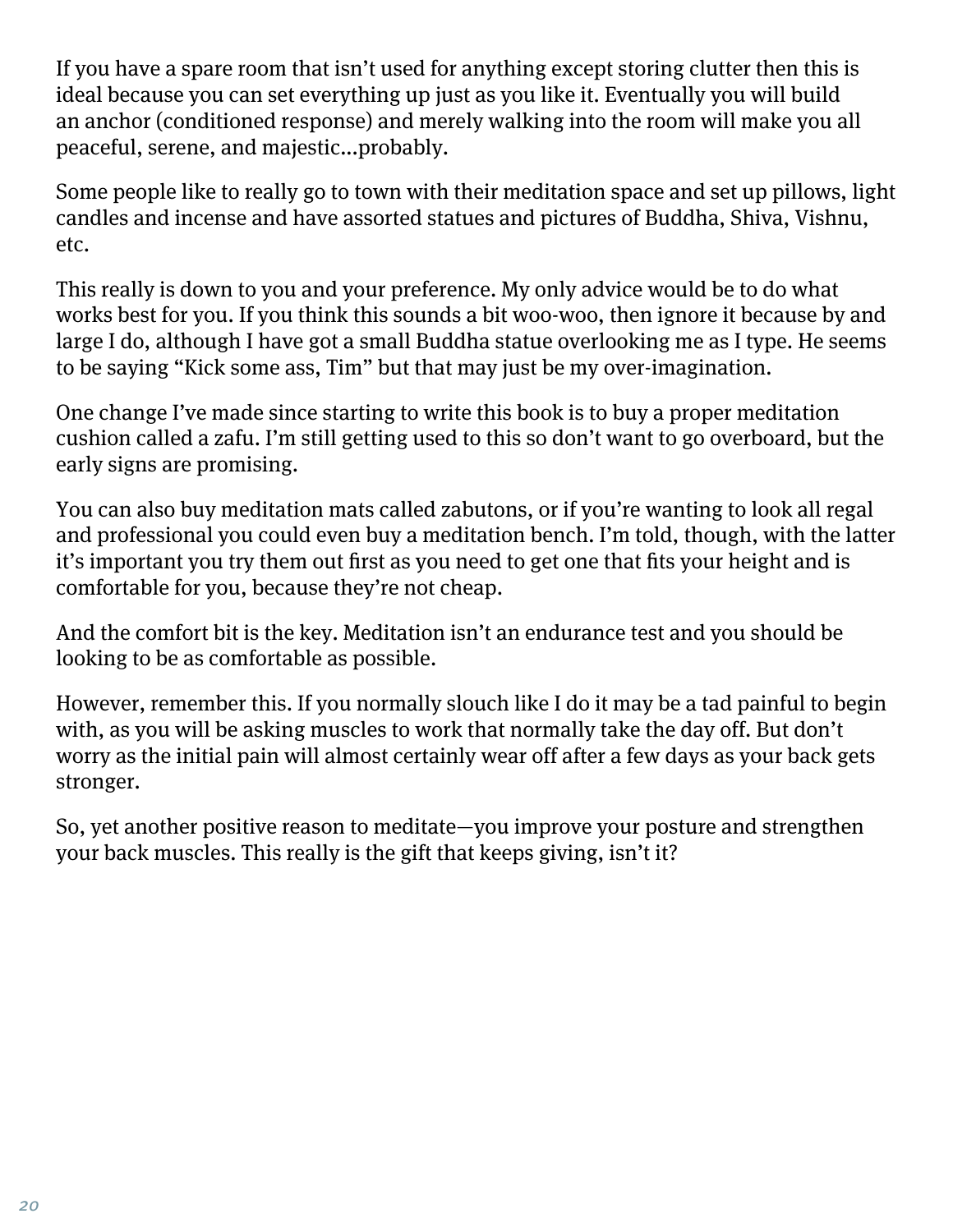## Getting Ready To Meditate

Setting up your session is important, because as I said you want to be as relaxed and comfortable as possible without the risk of nodding off.

Very few people can comfortably adopt the lotus (or even the half lotus) position you traditionally see in pictures of people meditating for any length of time. If you can't (and I sure can't) don't stress yourself because it really isn't that important unless you want it to be. And if you do want it to be, take up Yoga because that will definitely help.

Sitting cross-legged and upright on the floor like you used to do at school is absolutely fine. You may want to wait before you commit to buying a zafu, so just drop a cushion under your bum so it doesn't go to sleep. It's fine to lie down or use a chair if you prefer as long as you're not likely to fall asleep.

Are you one of those people who gets to the gym and immediately hops on the treadmill or other assorted cardiovascular device without properly warming up?

I know I always used to do that even long after I knew the benefits of warming up because I always seemed to be in a hurry to be leaving the gym and my twisted logic went, "the sooner I start, the sooner I finish and can get out of here!" I'm somewhat better now although I still have a tendency to conveniently forget when I'm in a hurry.

I used to be exactly the same with meditation, except with meditation I had no idea there was any benefit to "warming up." I would just plonk myself down and dive into whatever practice I had decided on for that day.

Looking back, there is a certain sense of irony that I was impatient to get going with my meditation, which just reminded me of something that happened to me a couple of years ago (and I swear this is a true story).

I was at the gym on a cross trainer and in front of me was a guy on a stationary bike. He had the TV switched on and he also had his headphones plugged into his phone. If that wasn't enough he was also reading a book. In and of itself it's kind of funny to think somebody believes they can exercise, listen to music (presumably), watch TV, and read a book all at the same time.

But it got way better than that.

Guess what book he was reading?

Go on, guess.

It was The Power of Now by Eckhart Tolle!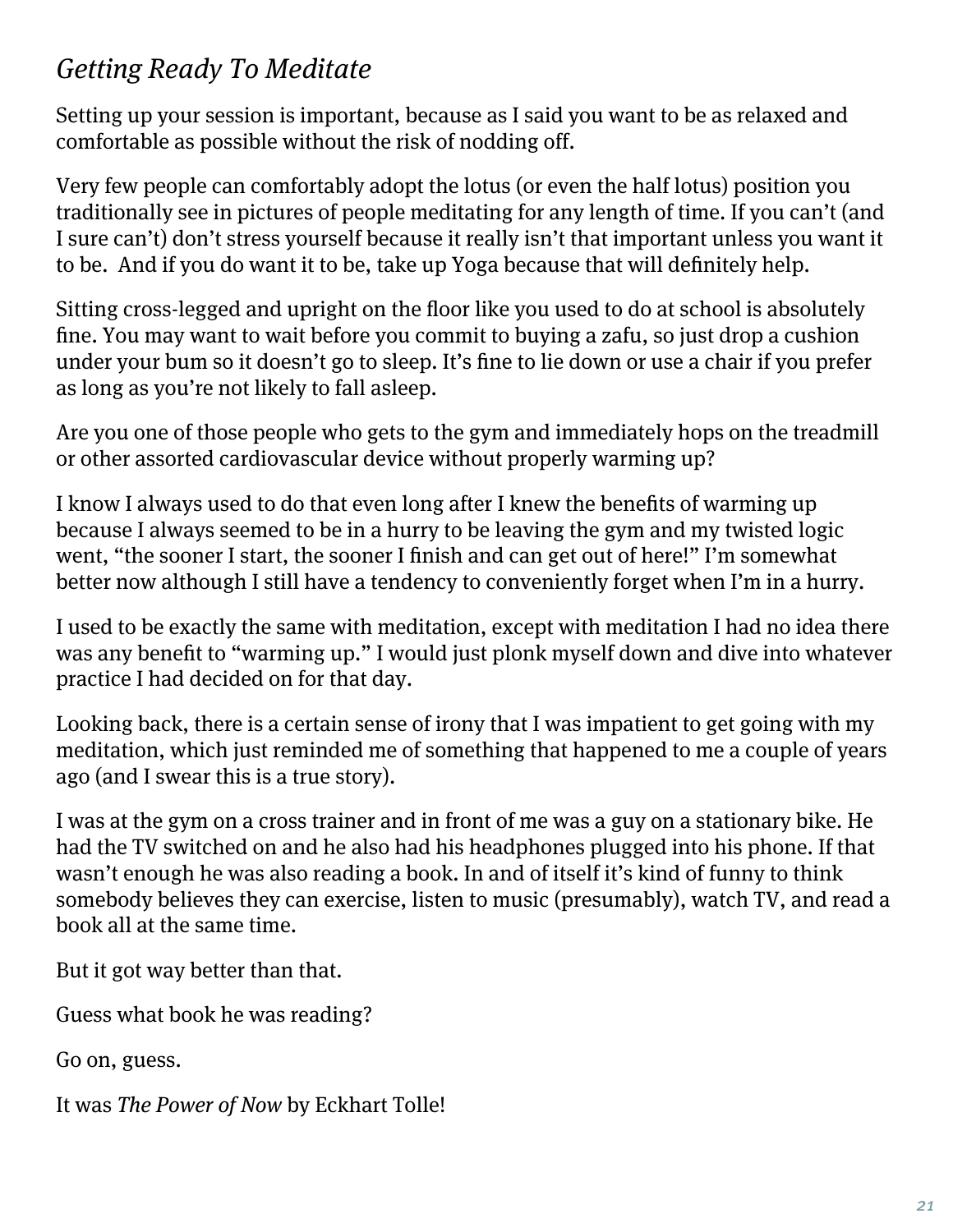Just in case you don't know, The Power of Now is probably the seminal book on being mindful and in the moment. I'm pretty sure the guy hadn't quite got the message the bearded Mr. Tolle was trying to deliver.

Anyway, as I was saying, setting up your brain for meditating may not be crucial but it can be beneficial for your practice.

One of the ways to do this is by utilizing something that my teacher Bodhipaksa calls a perceptual stretch.

All you do is adopt your meditation posture of choice and close your eyes. Now start to listen to every sound you can hear. Tune into any sounds outside of the building you are in. Maybe you can hear traffic or birds singing—or in my case it's usually Dobermans barking.

Don't judge the sound as good or bad, just focus in on it. Then focus in on the next sound whilst retaining awareness of the first. Keep pushing out and introducing as many sounds as possible.

You can even introduce the sense of space you can feel with your eyes closed if you so wish and also notice the light through your eyelids and feel your clothing or the air on your skin.

Feel yourself expanding to fill every corner of the room with awareness. Don't worry that this sounds weird, we can do weird.

By setting up like this you are starting the process of quieting your mind. Until relatively recently it was believed that the human brain could process between 5 and 9 pieces of information at the conscious level at any one time.

We now know it's not even that many and for most people  $\mu$  is a push. Therefore, as you add each component you use up more and more of your mental bandwidth until your mind is forced to stop thinking and start being.

Of course that's easier said than done and thoughts will start creeping back in, but that's ok, just allow them to leave and reconnect.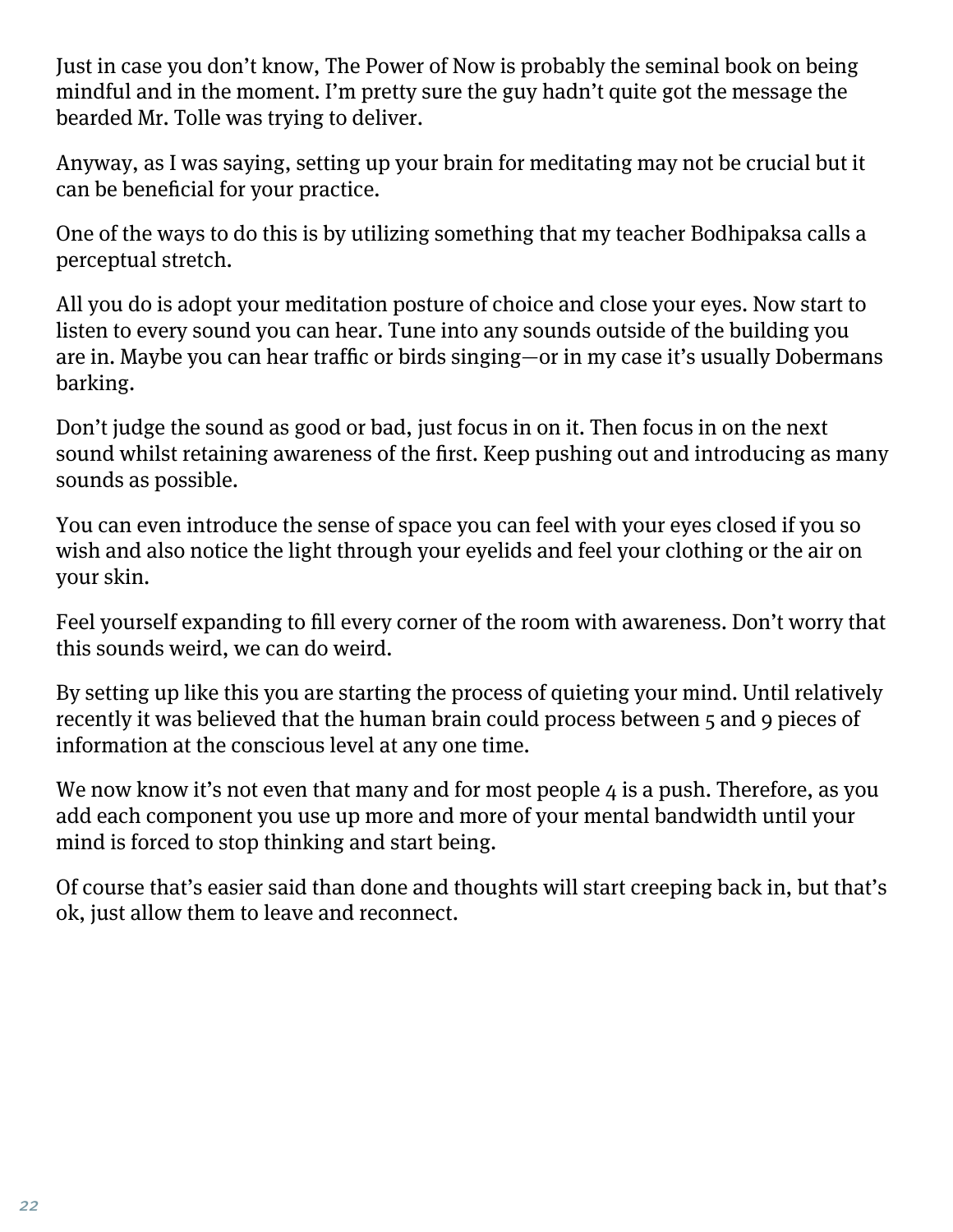Now that you know a bit more about meditation, let's take a look at a few basic techniques. I must point out before I do that, however, that I am not going to distinguish between the different types of meditation.

There will be some crossover because I'm presuming you're reading this and interested in meditation more for the mental and physical health benefits than because you want to start a spiritual practice and are unsure of which path to follow.

If you want to get a better understanding of meditation and the differences, then I suggest you check out the resources at the end of the book.

## The Breath Meditation

In my experience this is the meditation most people are familiar with and it's also the one that has people quitting most quickly because it's just "too hard."

What happens is they sit down, focus on their breath, and then wonder where the hell all those thoughts just came from. So they refocus on the breath and a load more thoughts appear as if by magic.

At this point they presume they're mental and start to get agitated that they haven't shut their mind off.

Short of a frontal lobotomy (not advisable), nobody shuts of their thoughts that quickly; it's nigh on impossible.

Even now if I go 10 seconds without a thought I'm metaphorically pumping the air with joy and often a conversation like this ensues in my head.

Me: Yesssss I just went at least 10 seconds without a single thought, woo-hoo! Me: Wait a minute, that was a thought you bloody idiot. Damn. Me: Ok, let's reconnect Me: Stop telling yourself to reconnect, that's a thought, just do it. Me: Ok, I will I'm doing it right this instant. Me: Is that a birdie I can hear? Me: Shut up, just shut up! Me: No, you fucking shut up sunshine or I'll give you a good hiding! Me: Ok you make a good point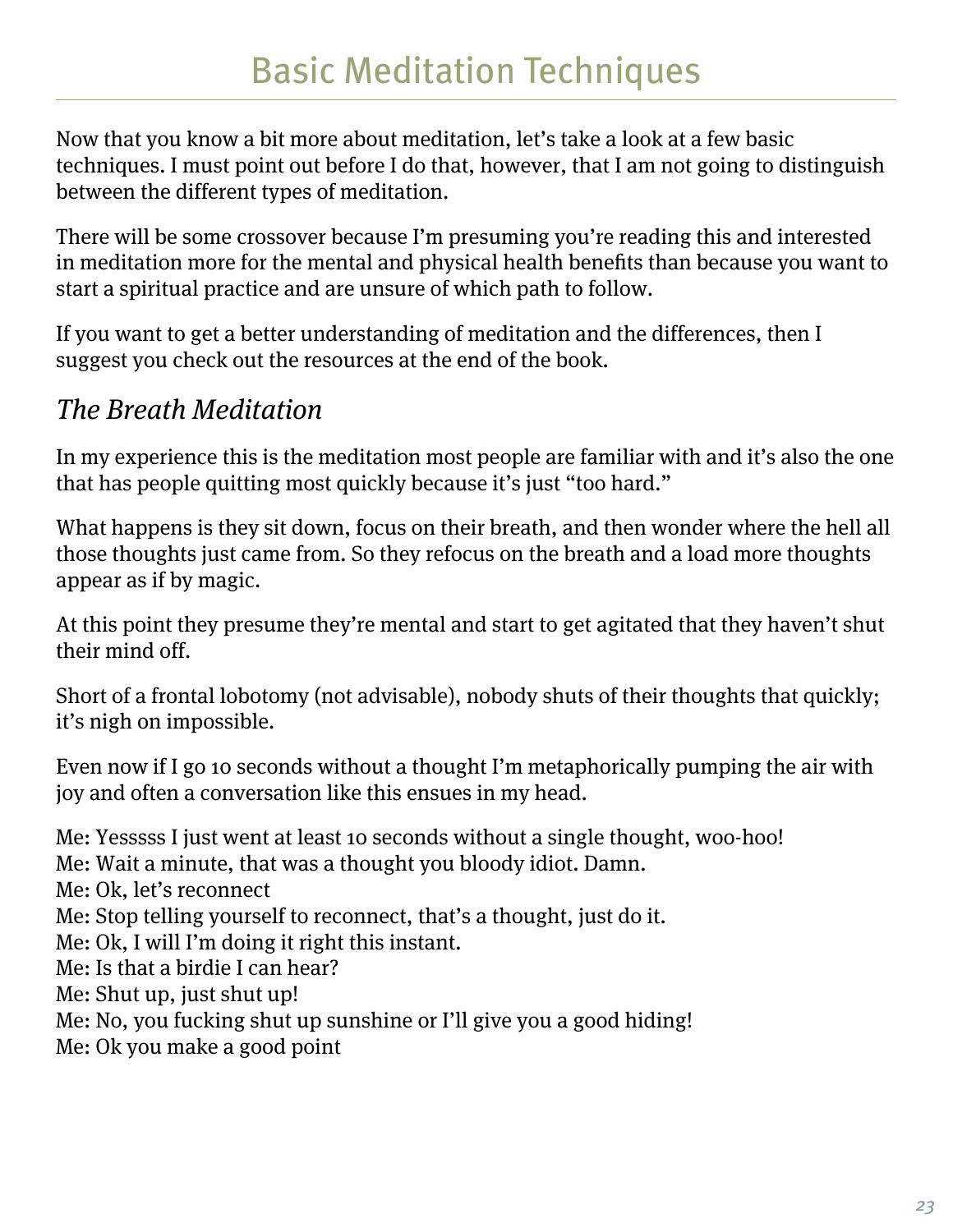I'm not saying that's normal per se, but it's normal for me. As long as at some point I snap myself out of my ridiculous internal dialogue and reconnect with my breathing, it's ok and all part of the process. Remember it's a PRACTICE, so do NOT give yourself a hard time because that's the antithesis of meditation.

Also, this is where guided meditations can be so useful because they remind you of what you're doing and to keep reconnecting with the breath. On the other hand it can occasionally be irritating if things are going remarkably well when all of a sudden a voice tells you to concentrate on your breathing.

The urge to say "I was doing that until you told me too and now I'm not, so thanks for that" can sometimes be overwhelming.

In essence, with a breath meditation you are literally shifting all your conscious awareness (or as much as you can) onto following your breathing and allowing your mind to calm down.

A very useful technique that Bodhipaksa uses on his brilliant CD (called, amazingly enough, Guided Meditations) to help ease you into the meditation by calming your mind beforehand is this:

Focus (not too intently) on an imaginary spot on a wall with your eyes open. Start to notice the whole expanse of your vision, especially the periphery. The more information you take in the more of that mental bandwidth you use up and the less there is for thinking.

Then using your sense of space and sound, start to imagine that you can see 360 degrees and see how your thinking quiets down. As it does so, slowly close your eyes and allow that concentration to move to your breathing.

I'm going to borrow another technique from Bodhipaksa's meditation because it's very similar to a couple of others I have listened to and it involves counting your breaths to help you retain focus.

You can count at the end of each out breath until you reach the number 10 and then you start all over again from 1. After a while you may want to switch over and count from the beginning of each in breath. I know this is more or less the same thing as the end of an out breath and the beginning of an in breath are only a kipper's dick apart, but that simple change can help maintain focus.

You can intensify the process by shifting your focus to where the breath first enters and leaves the body. You would expect that this is the same for everybody, but that's not the case. Some people notice the breath as it hits their upper lip, for other people it's maybe the rims of the nostrils, and for yet others it's the nasal passages.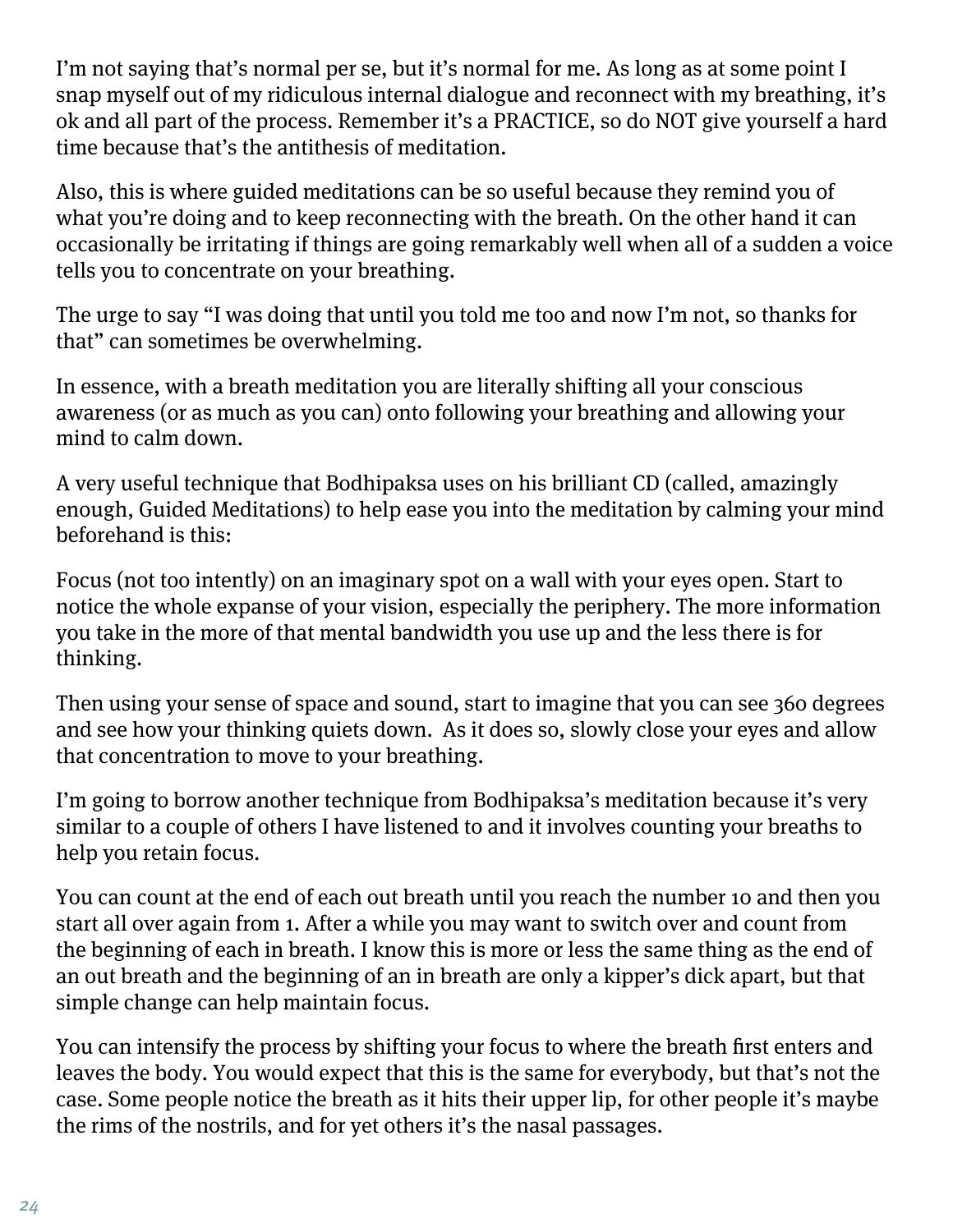Wherever it is for you, that is where you concentrate your focus and keep returning to and that will calm your mind.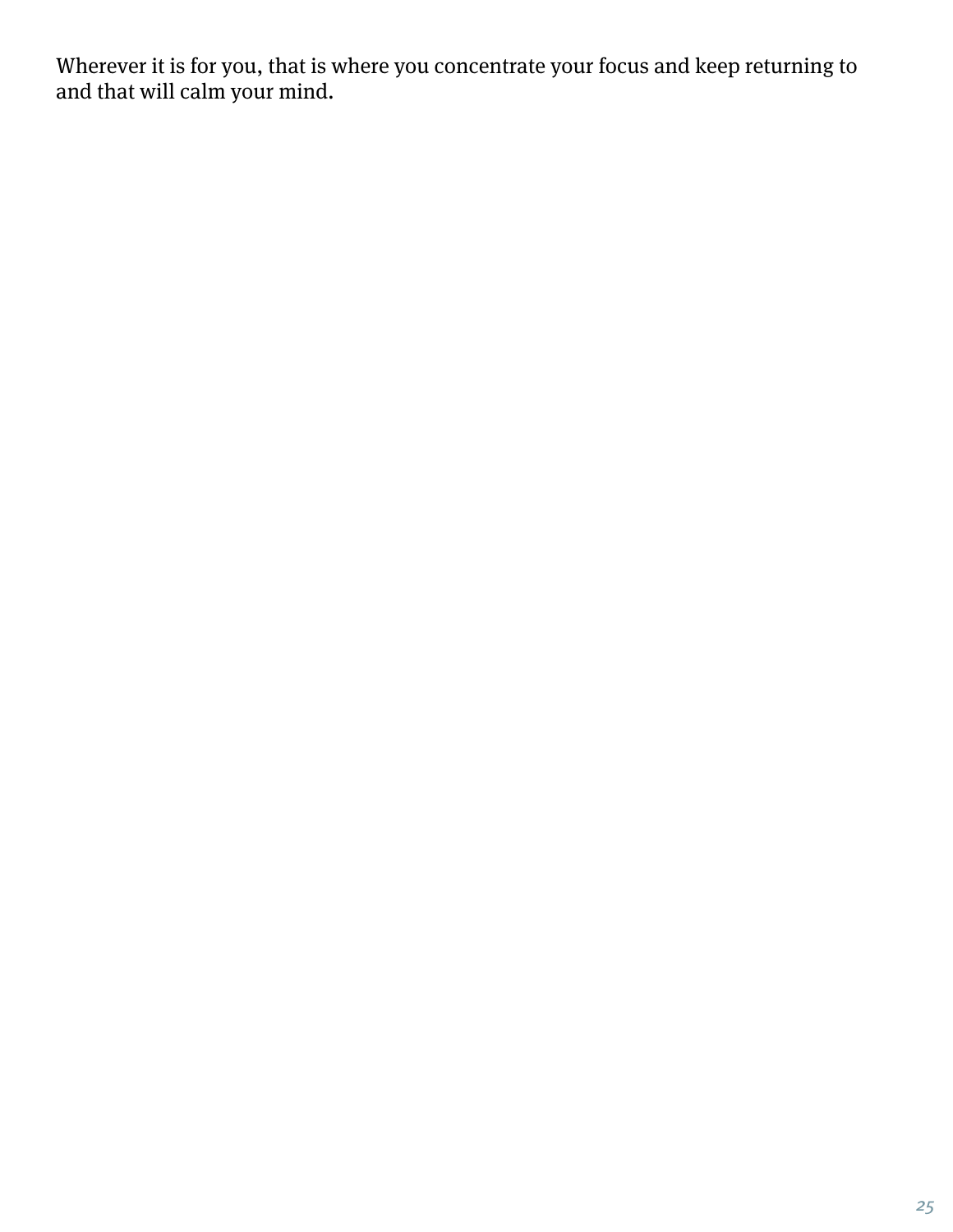## The Metta Bhavana or Lovingkindness Meditation

The point of this meditation is to cultivate loving kindness which in turn will make you a happier person guaranteed or your money back from The Buddha himself.

There are usually 5 stages\* to the Metta Bhavana or Lovingkindness Meditation and they are as follows:

- Lovingkindness to yourself
- Lovingkindness to a close friend
- Lovingkindness to somebody you know but have no strong opinion on
- Lovingkindness to somebody that you feel ill will toward
- Lovingkindness to all four people together equally and at the same time

\* There are some versions that add a 6th stage which is to add love and kindness to a benefactor. If that floats your boat, go for it.

Once you are set up and fully relaxed, but also alert, visualize yourself looking well and happy and say something similar to the following:

- May I be well
- May I be happy
- May I be free from suffering

You repeat that over and over and create a mantra-like effect which quiets your mind and allows you to focus on giving lurve to your beautiful self because we both know you deserve it, you sexy beast you.

You may find it feels weird or you resist giving love to yourself, but guess what?

Tough. That just means you need to do it even more, so suck it up!

I cannot tell you how many clients I've worked with who were appalled at giving love to themselves. You, my friend, are the most important person in the world to you and it's about time you appreciated that.

Loving yourself is not self-centered, it's not egotistical, and it's not arrogant, it's merely what you deserve. It also sets a great example to your kids if you have any—unless, that is, you want them growing up unable to love themselves?

Then visualize a close friend, who means a lot to you. Make sure, though, that it isn't somebody you're lusting after because we want to keep this all good clean fun, ok?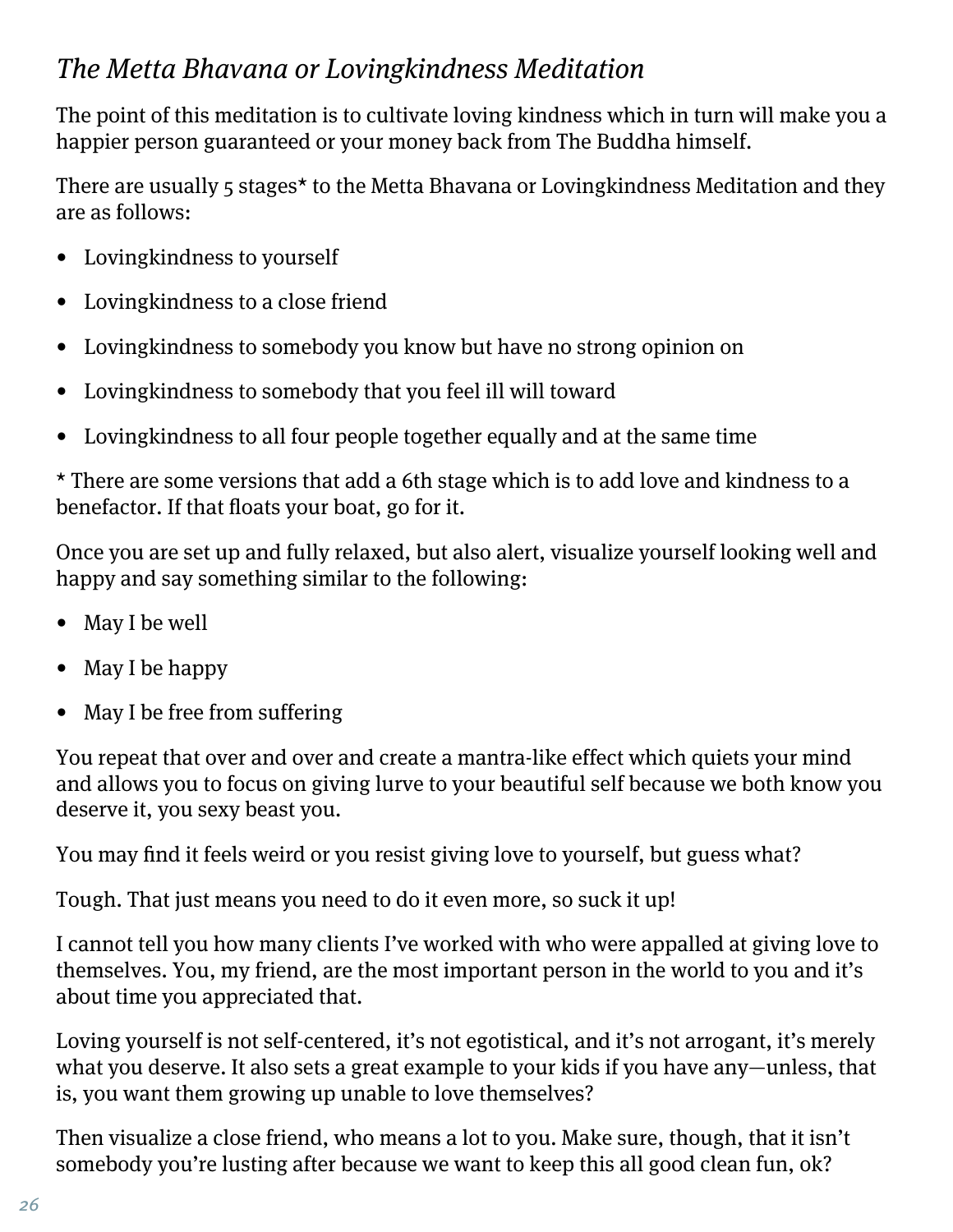Then when you have visualized your friend looking well and happy, repeat the following to yourself, either out loud if you like or preferably just inside your own head:

- May you be well
- May you be happy
- May you be free from suffering

Do that for a similar amount of time as you gave yourself love.

Then move onto somebody you know but have no real opinion about. It could be a neighbor who you know little about, a store assistant who regularly serves you, or just a random person you see on a regular basis and know next to nothing about. Then repeat the process all over again.

Then you think of somebody who you actively dislike and who the thought of makes you feel uncomfortable. It's preferable if it's somebody you know personally because that means you are really stretching yourself.

You may find that you struggle or resist giving love to somebody you actively dislike, but guess what?

Tough. That just means you need to do it even more so suck it up!

In the final part you recall to mind all four people and simultaneously offer your deep, unconditional love, because that's just the kind person you are and you say:

- May we be well
- May we be happy
- May we be free from suffering

After doing all five parts for similar lengths of time you can then let go of the images of the people and instead start to imagine giving love to everybody on the planet. Yes I do mean everybody, even the bastard that stole my golf clubs last week.

It can be tough for some people to do this meditation for obvious reasons. Many people feel self-conscious about loving themselves, whereas others resist offering love to people who they perceive have wronged them.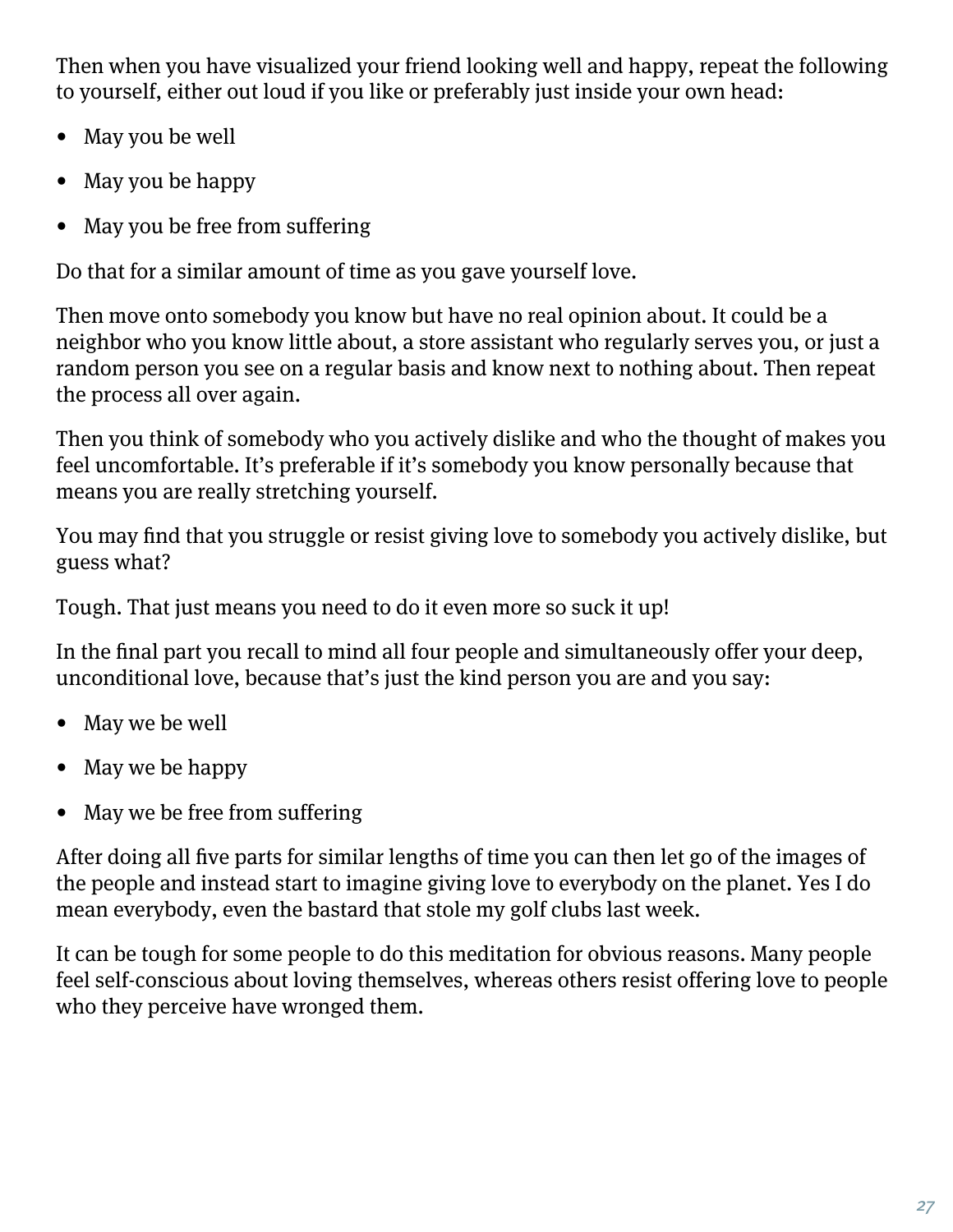I really, really get that if that's what you think, but push through the discomfort because it really is worth it, and if you doubt it's worth it ask yourself what do the following people all have in common?

- The Dalai Lama
- Nelson Mandela
- Jesus Christ
- Mahatma Ghandi

Correct, they all offer or offered love and forgiveness to their enemies.

Are any of them seen as weird, weak, or wacky? Well maybe by a few cynical people, but on the whole I think they are amongst the most respected people to have ever lived on this planet.

If The Dalai Lama can forgive the people who stole his country, Mandela his jailers, Jesus his executioners, and Ghandi the evil British Empire for acting like complete arses, then I'm sure you can forgive the dick at work who stole your great idea and passed it off to management as his own

This is really, really important. By forgiving somebody or offering them your love, you are not condoning or encouraging their behavior. You are, however, rising above it and that's because you're such a crazily cool person.

In my not-so-humble opinion, we're either all worthy of being loved or none of us are. I may be naive but I prefer to think it's the former.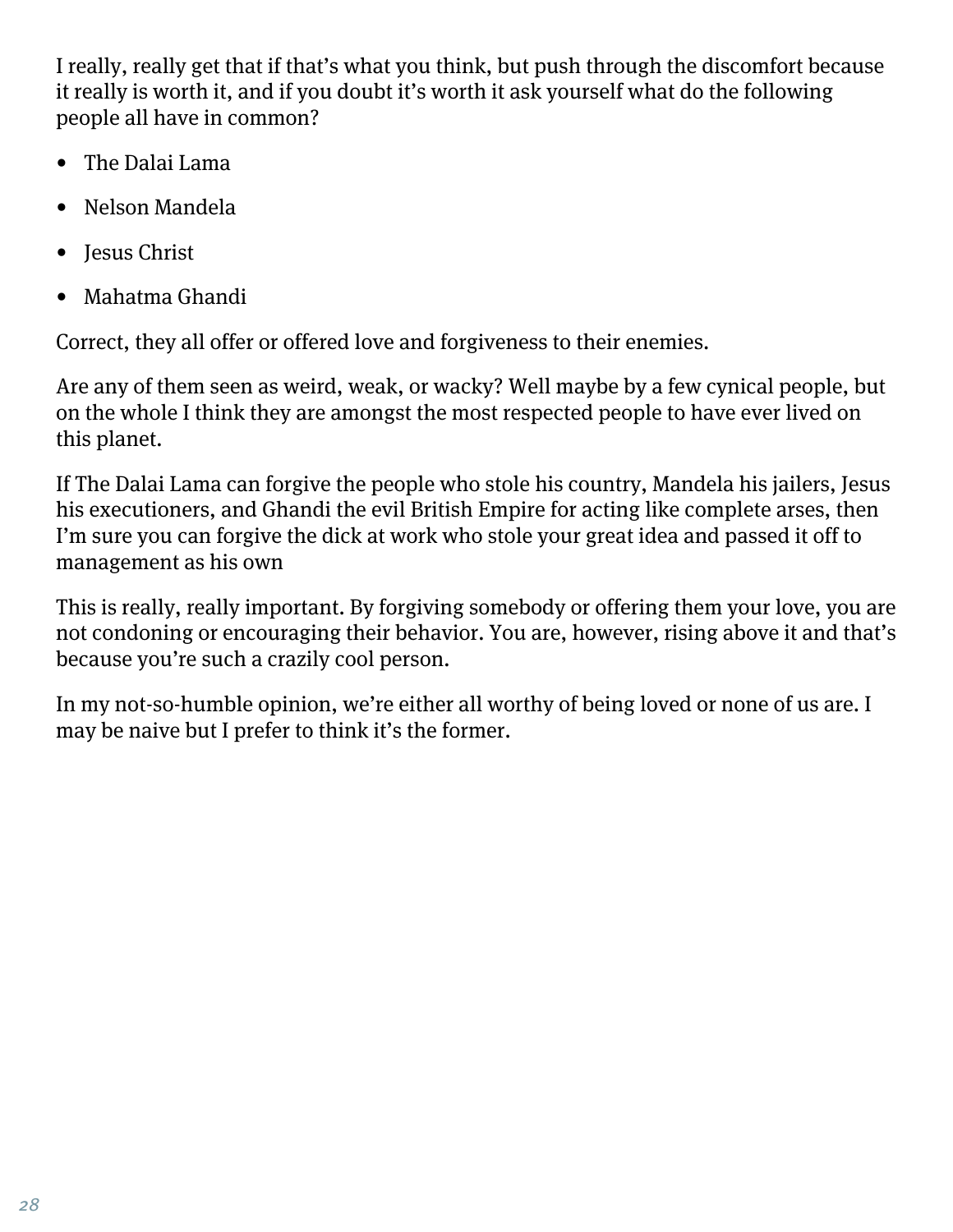## The Walking Meditation

As far as I'm concerned we could have called this the shower meditation, the emptying the dishwasher meditation, or the hopping round the house naked on one foot covered in syrup meditation, because it's all about being mindful.

- Go for a walk
- Don't think about work
- Don't think about home
- Don't think about hiring a Life Coach (do really)
- Don't think about why your colleague is a crazy bitch
- Think about the walk
- Think about each footstep
- Rinse and repeat

Be mindful with every step you make and every breath you take as Sting once said. Be in the moment, leave the past where it belongs (in the past), and the future is none of your damn business so leave that alone too.

I try this quite often in the shower because like most people I see a shower as a place to think about what I'm about to do next whilst I'm performing a necessary function. Which is a shame because when you take the time to be mindful, having a nice warm soapy shower is actually an enjoyable experience that most people never even notice.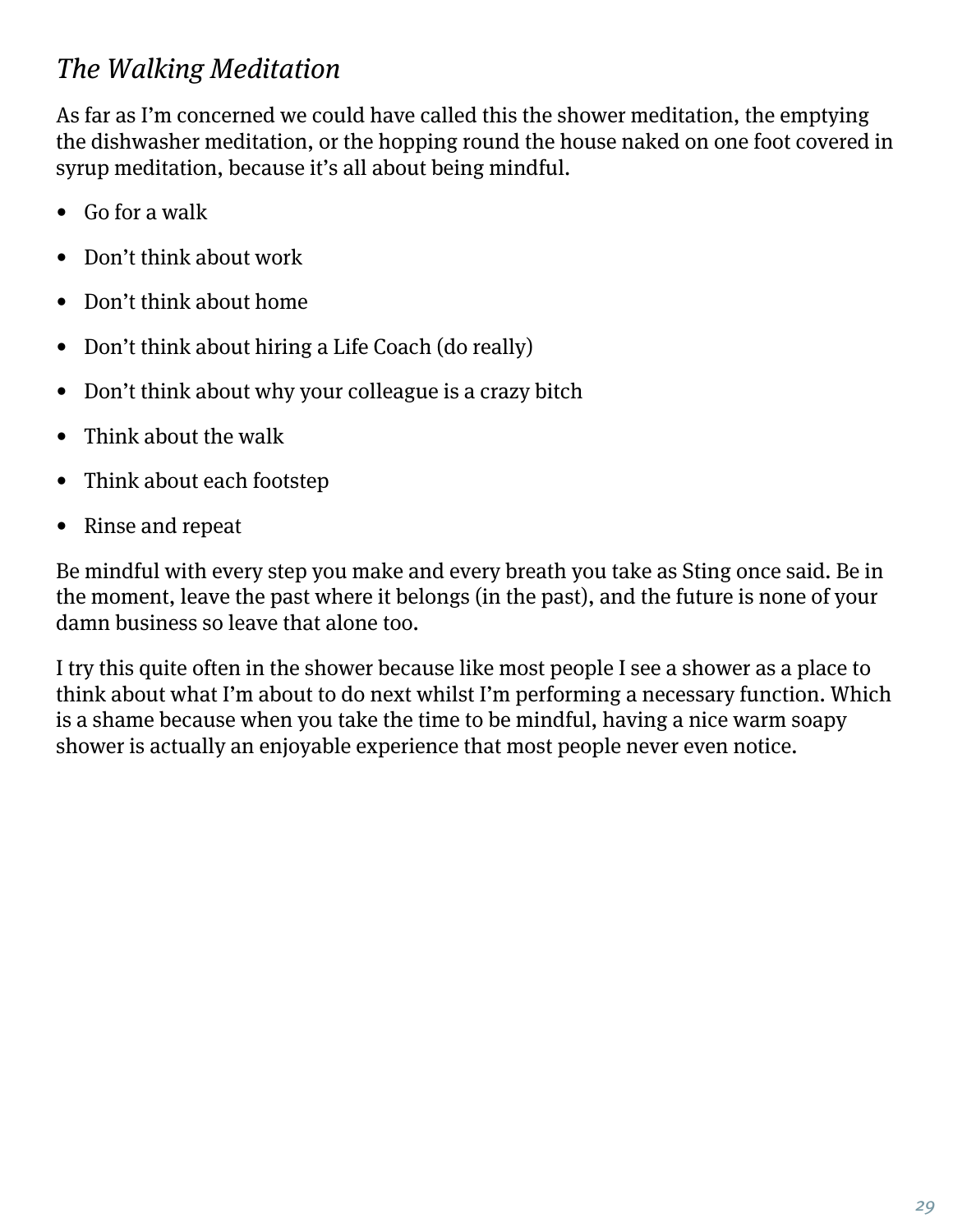## The Chakra Meditation

According to Hindu tradition there are 7 main Chakras, or energy centers, that run up the core of your body. They are, from the bottom up:

- 1. Base Chakra (Red) Lam
- 2. Pelvic or Sacral Chakra (Orange) Vam
- 3. Solar Plexus Chakra (Yellow) Ram
- 4. Heart Chakra (Green) Yam
- 5. Throat Chakra (Pale Blue) Ham
- 6. Third Eye Chakra (indigo) Sham
- 7. Crown Chakra (Gold) Om

I have a cool Deepak Chopra CD called Chakra Balancing that I use for this meditation. It's cool because I love the backing music because it's really trippy and Chopra does a brilliant job of explaining each stage.

This is a mantra meditation because you are repeating the Hindu name for each Chakra over and over whilst imagining breathing in the associated color\* and focusing your attention on the particular part of the body related to the Chakra.

Which is a cunning way yet again to shut off Mr. or Mrs. Mind.

Got that? No, I thought not, so maybe buy the CD in the resources section and line my pockets with 50 cents worth of commission gold.

\* I know you can't really breathe in colors, we're just pretending. And even though the first 6 chants are all spelt with an 'a' they are pronounced and chanted with a 'u'. Therefore, Lam is actually pronounced as Lum, vam as vum, and so on and so forth.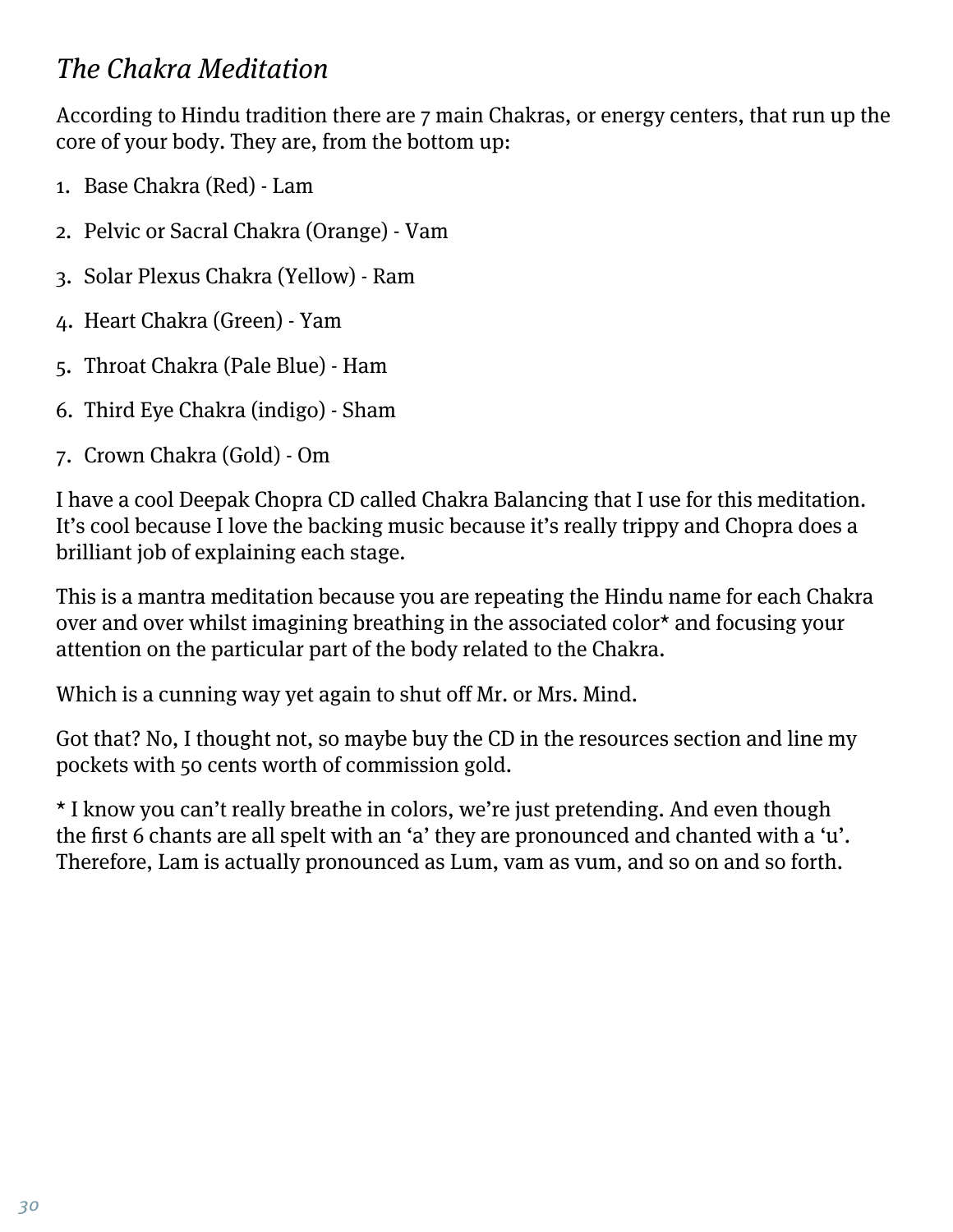## Body Scan Meditation

This has grown into one of my favorite types of meditation. I think that may be because it's very similar to the Jacobson Method of progressive relaxation which I learned when I was studying for my stress management diploma.

I'm pretty sure you can work out what is involved merely from the title, but I'll explain just in case.

Once you have set yourself up and done a few deep diaphragmatic breaths with slow long exhales, shift your attention to the soles of your feet. Notice how they feel and where any tension may be and then allow all the muscles there to relax and soften.

Keep your attention there for a few moments before slowly and carefully shifting it to the top of your feet and repeating the process. Continue to move up your body allowing all your muscles to relax and go limp.

It may seem strange, but even do this with your heart. Your heart is a muscle and although you probably can't feel it relaxing (is this even possible? I have no idea but it really doesn't matter) it's all part of the process of allowing yourself to just let go.

When you've worked your way through your entire body, do an entire body scan just to make sure no parts have tensed up again.

This is a cool meditation if you're mega-stressed. It's also very useful because you can go at whatever speed you prefer. I usually take about 20 minutes, but even 5 or 10 minutes during lunch time on a stressful day can work miracles and have you in a much better frame of mind.

It's not really what it's designed for, but it can also help if you are struggling to sleep because of things on your mind. The process will shift your awareness from thoughts to feelings and you'll be dozing off before you know it.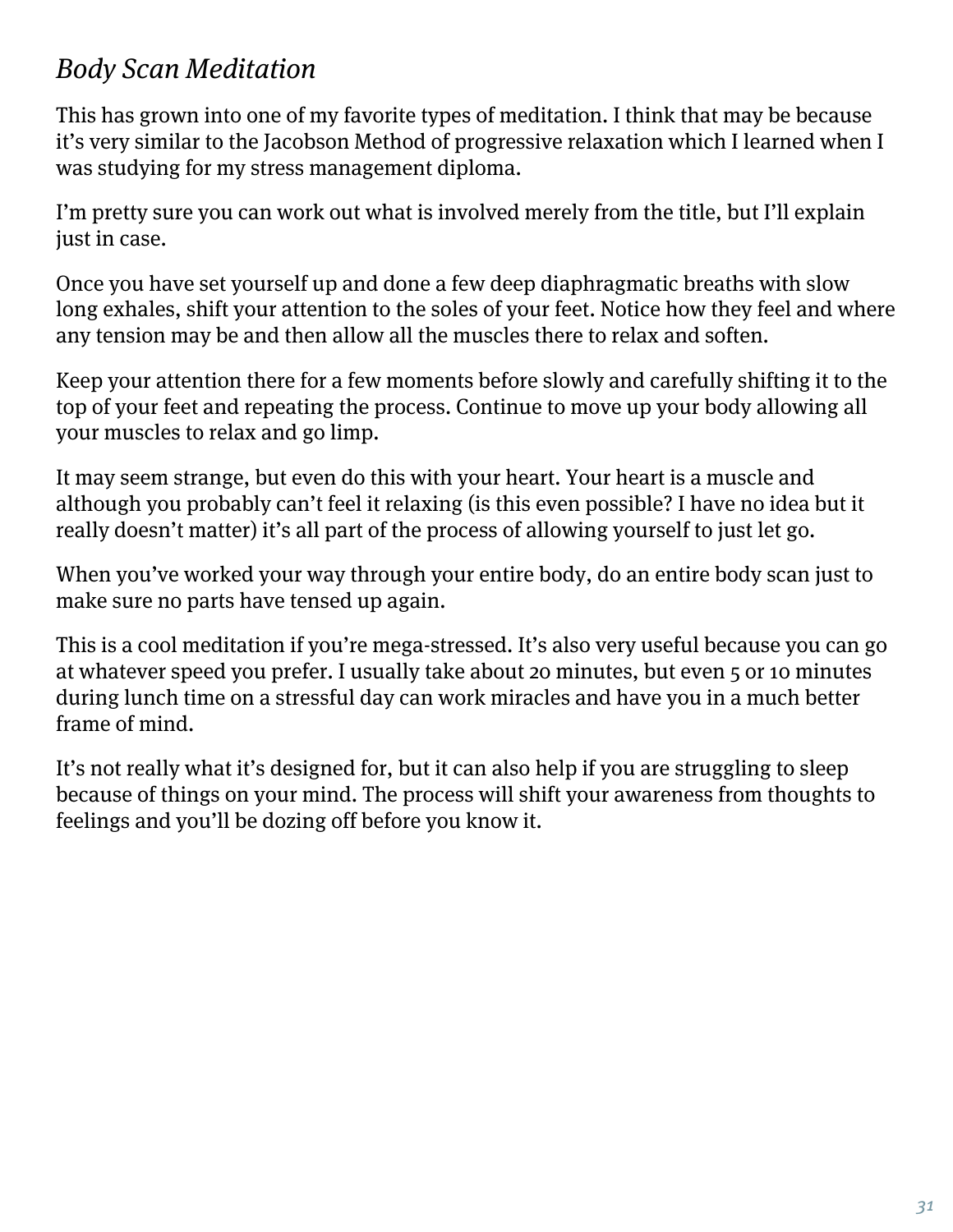## Thich Nhat Hanh's Meditation

If you're still not convinced about the benefits of meditation, you may want to take a look at Thich Nhat Hanh (pronounced Tick Not Han even though I spent a couple of years referring to him as Tick Tack Toe).

The Vietnamese Buddhist monk who lives in France looks like he's in his mid 60s, yet he's a lot nearer to 90 and still going strong as a teacher, peace activist, and author.

This is a really simple but also powerful meditation taken from his book The Heart of the Buddha's Teaching. It utilizes a mantra approach, but one that is long and different enough to not feel like a more traditional mantra.

Personally I find that short mantras can be difficult to maintain because they start to lose their meaning to me after a while and my mind then starts wandering off. Therefore, I find is easier to maintain and keep my mind quiet with a slightly longer mantra.

Once you set yourself up start to repeat the following phrases in order and in time with your breathing

- In Out
- Deep Slow
- Calm Ease
- Smile Release
- Present Moment Wonderful Moment

If you like you can even smile as you do this meditation. In fact you can smile doing a lot of meditations. Regular meditators do a lot of smiling—I wonder why that is?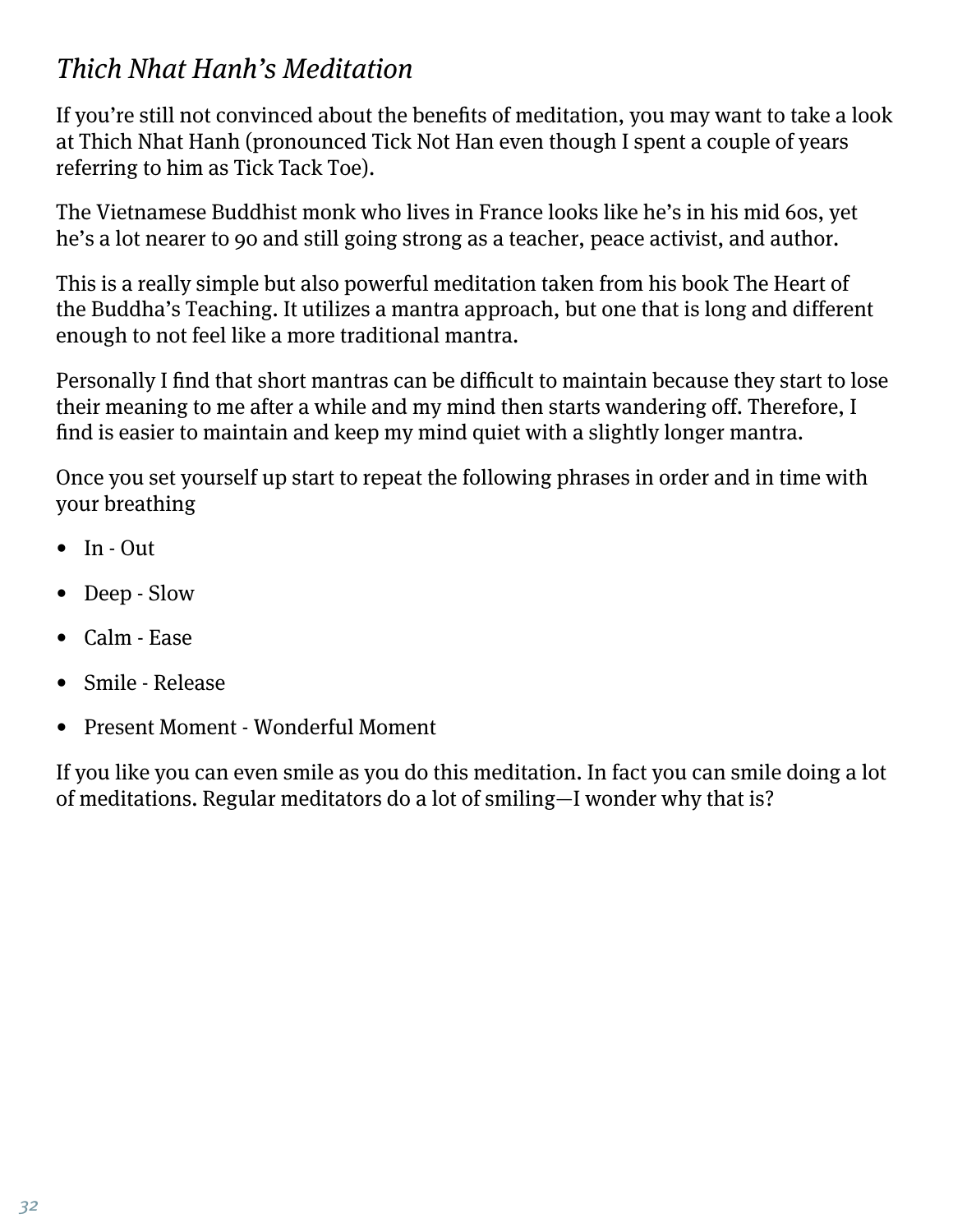## Sitting Meditation

A sitting meditation is just that: you merely sit, close your eyes, and observe what happens in your environment without judgment for about 50 years or so.

This is in some ways the most difficult for many people and something I really struggled with for quite some time.

Guided meditations and ones where you are using a concentrated form of focus like breathing, walking, mantras, etc., help quiet your mind naturally, whereas with a sitting meditation you let your mind do its own thing.

It can be quite scary for some people when they realize that rather than letting every thought and emotion pass by as they had intended when they sat down, they just spent the last 5 minutes plotting revenge on the bastard who stole their parking space earlier that day.

Remember that your thoughts are not you any more than clouds are not part of the sky. And that's a cool analogy to use—just imagine your thoughts as clouds and let them drift gently on by without any need for intervention. After all, you don't intervene with the clouds in the sky, do you?

There is a cool Buddhist saying that encapsulates this, and it is one I have recently started using regularly when things aren't going according to plan, especially if I'm feeling stressed about something.

I think of the feeling, thought or emotion and I say:

This is not mine

This is not me

I am not this

And it's true, because my stress doesn't belong to me. Stress, like everything in life, is impermanent and all stress eventually subsides. It isn't me because if it were when it goes I would go with it, and obviously I'm not stress even if my wife thinks otherwise.

This approach allows me to see things in a different perspective and realize that stress is just a fleeting emotion, nothing more, nothing less, and it's down to me whether I decide to cling on to it or allow it to subside and move on. Meditation allows me to let it move on more effectively.

And that's about it for now because I think you have enough to go at. As I said, not all of the approaches will gel with you so experiment and don't quit just because you don't love the first approach you take. Merely move on to the next.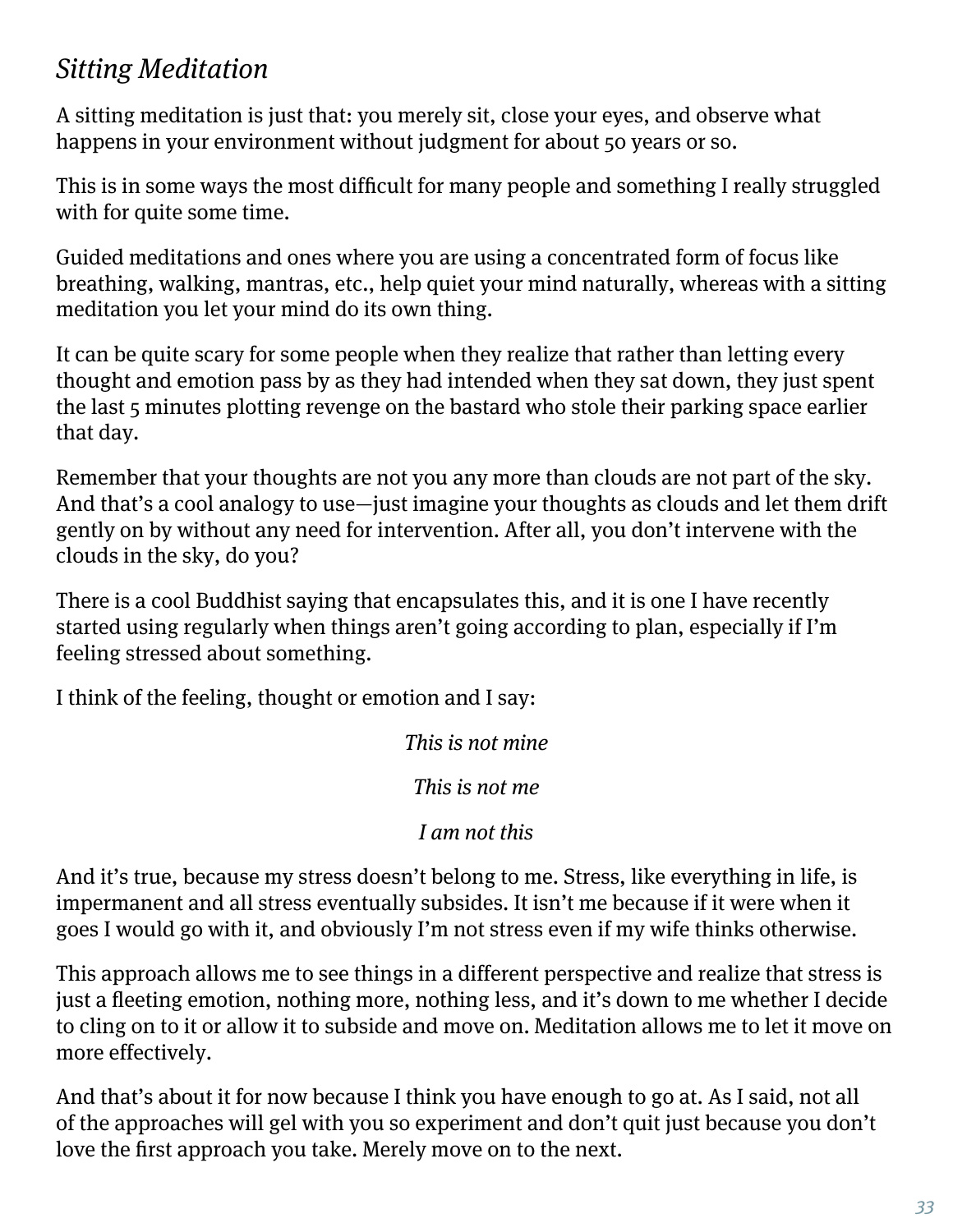I know I take a light-hearted approach to meditation, but I think you can tell how serious I am about its benefits. I'm not suggesting it's the cure for all ills, but I am suggesting it can be the cure for a lot of them and apart from maybe some initial discomfort there are very few downsides to adopting a regular practice.

The world would be a happier, less violent, and more tolerant place if we all just took the time to sit with our own feelings and emotions on a regular basis and realize that's all they are, just feelings and emotions—they're not real.

I wish you the very best of luck with it and I'd welcome any positive feedback when you start your practice and see great results.

Now forward this on to somebody you think could really benefit by being less stressed and more centered and let's start to change the world one ebook at a time.

Sorry I went all woo-woo and cheesy for a moment. What I meant to say was stop dicking about staring into space and forward the damn book to a friend you muppet! ;-)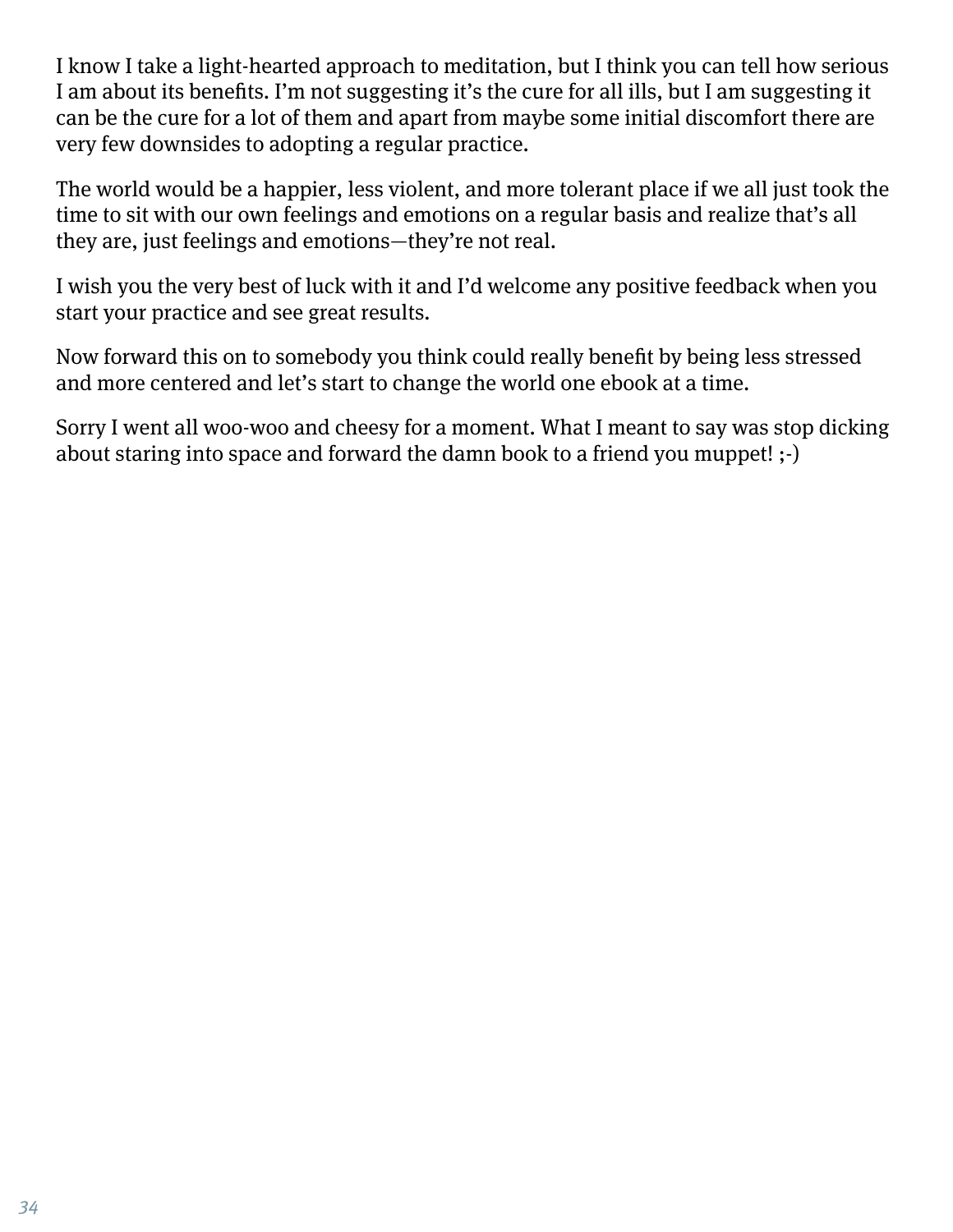There is a LOT of material floating around cyberspace about meditation. Like any other field, some of it is good, some bad, and some 'meh'. Having said that, when it comes down to guided meditations and meditation music it is very much personal taste so my 'meh' may be your "woo-hoo baby I'm in nirvana!"

I waded through a lot of material before I found what really resonated with me, and I'm still adding to my book and guided meditation list, but the list below gives you a sample of material that has made a difference to me.

As I said in the intro, the Amazon links are affiliate links. However, it would be highly remiss of me not to first suggest you check out Wildmind as so much of my inspiration has come from there.

There's a free newsletter and blog, plus a host of meditation material to wade through. And if you are really up for taking your practice to the next level, keep an eye out for Bodhipaksa's online meditation classes.

## Guided Meditations

## **Guided Meditations: For Calmness, Awareness, and Love by Bodhipaksa**

This is probably my favorite meditation CD and contains both the Lovingkindness and Breathing meditations. No music, no sound effects, just the sublime voice of Bodhipaksa guiding you to enlightenment…..probably. By the way, it may seem strange with a name like Bodhipaksa, but he has a gentle Scottish accent that in my opinion makes the listening process even easier.

Buy from Amazon

Buy From Wildmind

## **Guided Meditations for Busy People by Bodhipaksa**

If you really are President of the USA and even finding 10 minutes per day can be problematical, then this is the CD for you as all the meditations are under 10 minutes long.

Buy From Amazon

Buy From Wildmind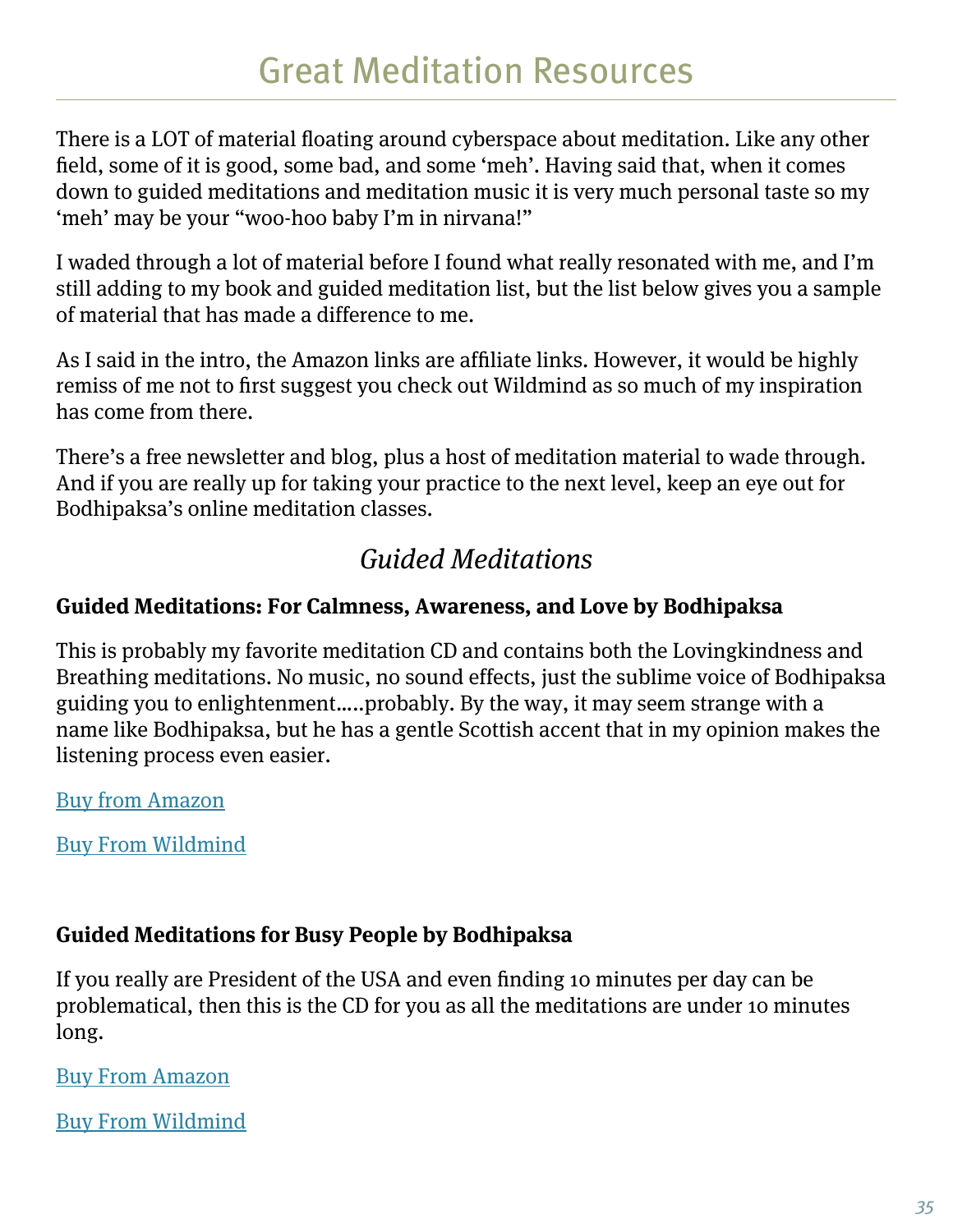## **Chakra Balancing: Body, Mind & Soul by Deepak Chopra**

As I said earlier on, I love this CD, or more pertinently I love the second CD. As I write this I realize I can't remember what is even on the first disc. Worth it, though, just for the second one as Chopra is a great meditation leader and the music is awesome like spaced out.

Buy From Amazon

#### Meditations for Manifesting by Wayne Dyer

This is what all kicked it off for me and even though I don't exactly believe in manifesting (Law of Attraction to you and me), I do like the two meditations. Both are chanting meditations, so if that's something you would feel self-conscious about then it may not be for you.

#### Buy From Amazon

## Books and Audio Programs

#### **Living as a River By Bodhipaksa**

I had this as my second favorite book of 2010. A book on meditation and Buddhism, but much more importantly, life.

Buy From Amazon

#### Buddha's Brain by Rick Hanson

I sent out an e-mail to my subscribers claiming that this was one of the most important books I have ever read. I still think that. It joins the dots between meditation and neuroscience and it does it in an easy to read way accessible to anybody who knows nothing about either meditation or neuroscience

#### Buy From Amazon

## The Inner Art of Meditation by Jack Kornfield

This is a 6 CD set and I absolutely love it. It was recorded at a live retreat given by the Buddhist teacher Jack Kornfield and is an amazing starting point to getting your head round Insight or Vipassana meditation.

#### Buy From Amazon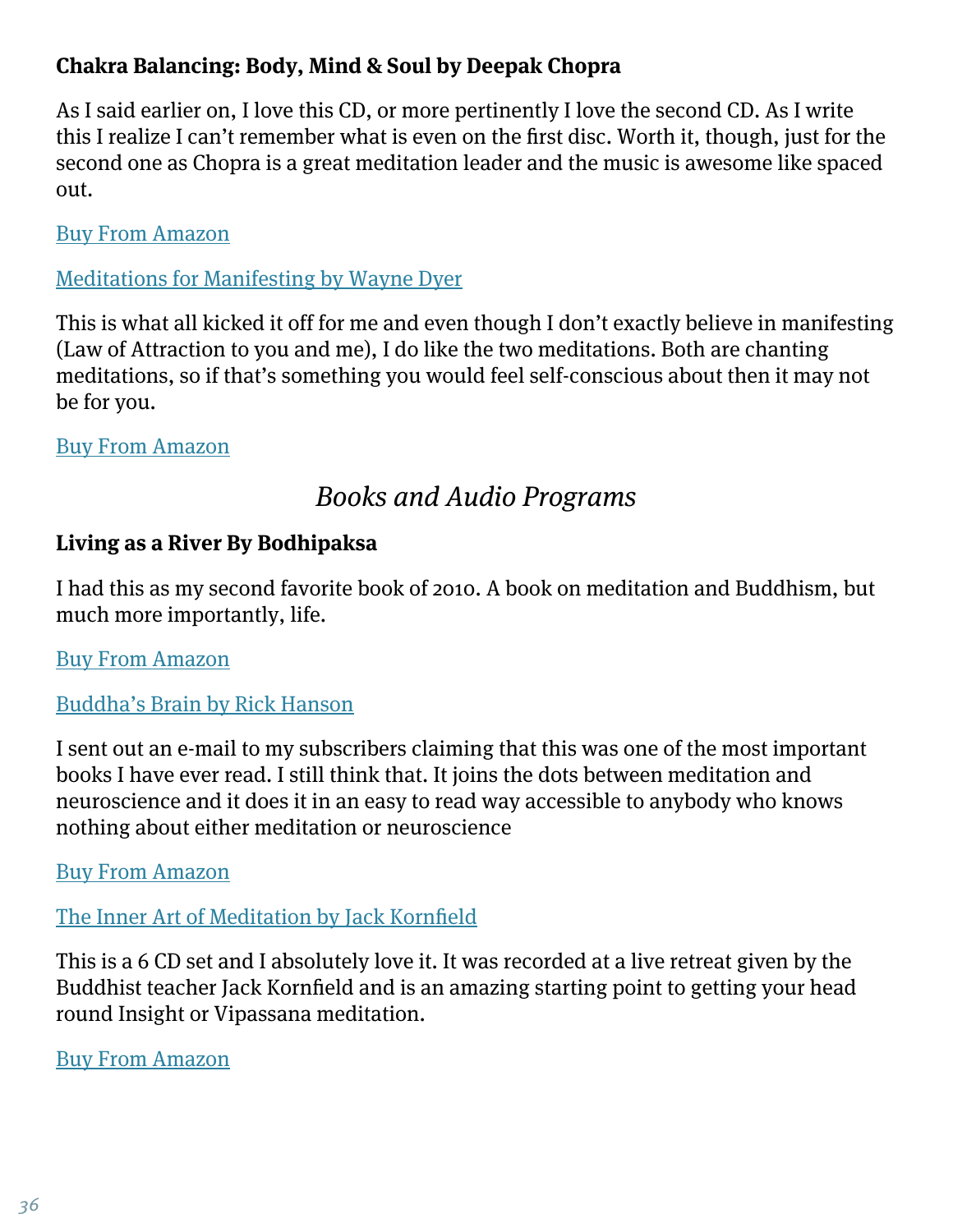## **Buddhism Plain and Simple by Steven Hagen**

Without doubt the best introductory book on Buddhism I've ever read. Very easy to read and not at all preachy. If you want to get a broader idea of the precepts behind Buddhism and how you can apply some of them to your life without necessarily becoming a Buddhist, this book is a must.

#### Buy From Amazon

#### **How to Train a Wild Elephant by Jan Chozen Bays**

This is a super cool introduction to mindfulness for people who may get overwhelmed by the multitude of options and for people who don't want to pursue the more traditional methods of meditation we have spoken about.

The book is laid out in 53 chapters each offering a different mindfulness exercise for you to practice for just one week. Each practice will build on the previous one and before you know it you will possess the concentration skills of a Jedi Master.

Buy From Amazon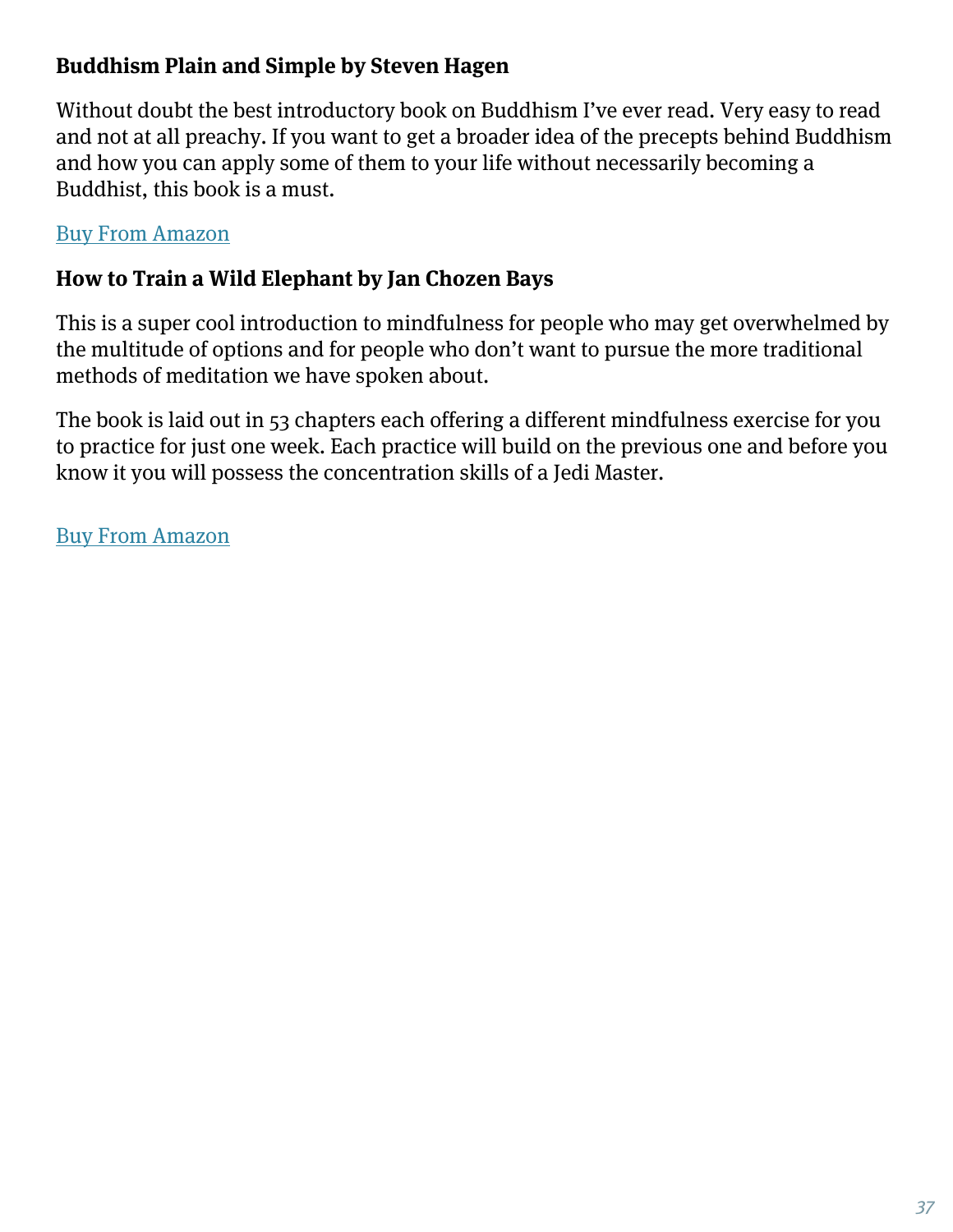# And Finally…

Thanks a lot for reading now go and forward the book on and help others!

As I said at the beginning, this ebook is really designed to encourage you to delve deeper into meditation and not as an end in itself.

I hope it's achieved that aim and you're curious to know more because taking up meditation can change your life for the better in so many ways.

Thanks a lot for reading and feel free to e-mail me any feedback to  $\underline{\text{tim}}\omega$ adaringadventure.com.